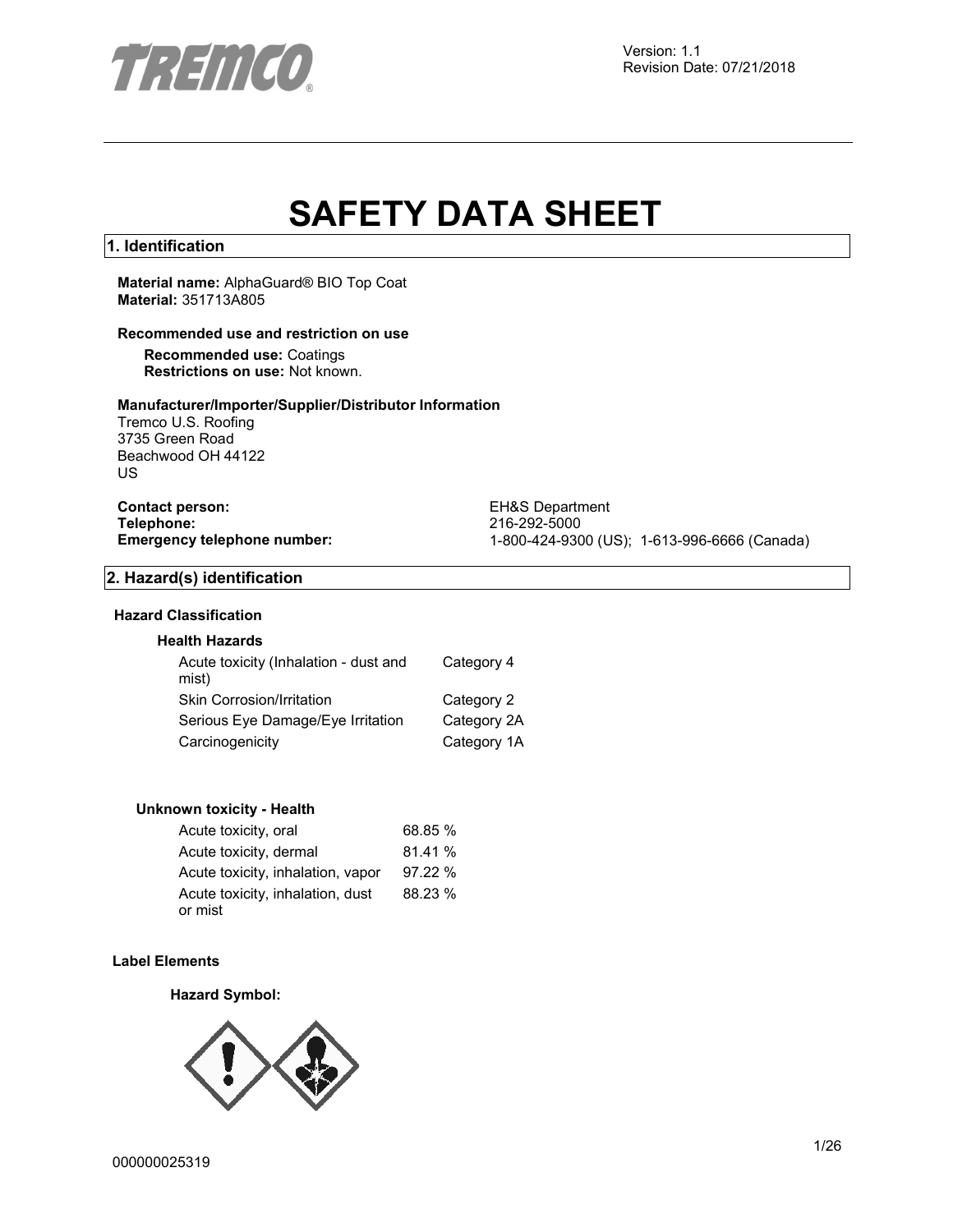

| <b>Signal Word:</b>                           | Danger                                                                                                                                                                                                                                                                                                                                                                                                                                                                                                          |
|-----------------------------------------------|-----------------------------------------------------------------------------------------------------------------------------------------------------------------------------------------------------------------------------------------------------------------------------------------------------------------------------------------------------------------------------------------------------------------------------------------------------------------------------------------------------------------|
| <b>Hazard Statement:</b>                      | Harmful if inhaled.<br>Causes skin irritation.<br>Causes serious eye irritation.<br>May cause cancer.                                                                                                                                                                                                                                                                                                                                                                                                           |
| <b>Precautionary</b><br><b>Statements</b>     |                                                                                                                                                                                                                                                                                                                                                                                                                                                                                                                 |
| <b>Prevention:</b>                            | Avoid breathing dust/fume/gas/mist/vapors/spray. Use only outdoors or in a<br>well-ventilated area. Wash thoroughly after handling. Wear protective<br>gloves/protective clothing/eye protection/face protection. Obtain special<br>instructions before use. Do not handle until all safety precautions have been<br>read and understood. Use personal protective equipment as required.                                                                                                                        |
| <b>Response:</b>                              | IF INHALED: Remove person to fresh air and keep comfortable for<br>breathing. IF IN EYES: Rinse cautiously with water for several minutes.<br>Remove contact lenses, if present and easy to do. Continue rinsing. If eye<br>irritation persists: Get medical advice/attention. IF ON SKIN: Wash with<br>plenty of water/ If skin irritation occurs: Get medical advice/attention. Call<br>a POISON CENTER/doctor if you feel unwell. Specific treatment (see on<br>this label). Take off contaminated clothing. |
| Storage:                                      | Store locked up.                                                                                                                                                                                                                                                                                                                                                                                                                                                                                                |
| Disposal:                                     | Dispose of contents/container to an appropriate treatment and disposal<br>facility in accordance with applicable laws and regulations, and product<br>characteristics at time of disposal.                                                                                                                                                                                                                                                                                                                      |
| Hazard(s) not otherwise<br>classified (HNOC): | None.                                                                                                                                                                                                                                                                                                                                                                                                                                                                                                           |

# **3. Composition/information on ingredients**

### **Mixtures**

| <b>Chemical Identity</b> | CAS number | <b>Content in percent <math>(\%)^*</math></b> |
|--------------------------|------------|-----------------------------------------------|
|--------------------------|------------|-----------------------------------------------|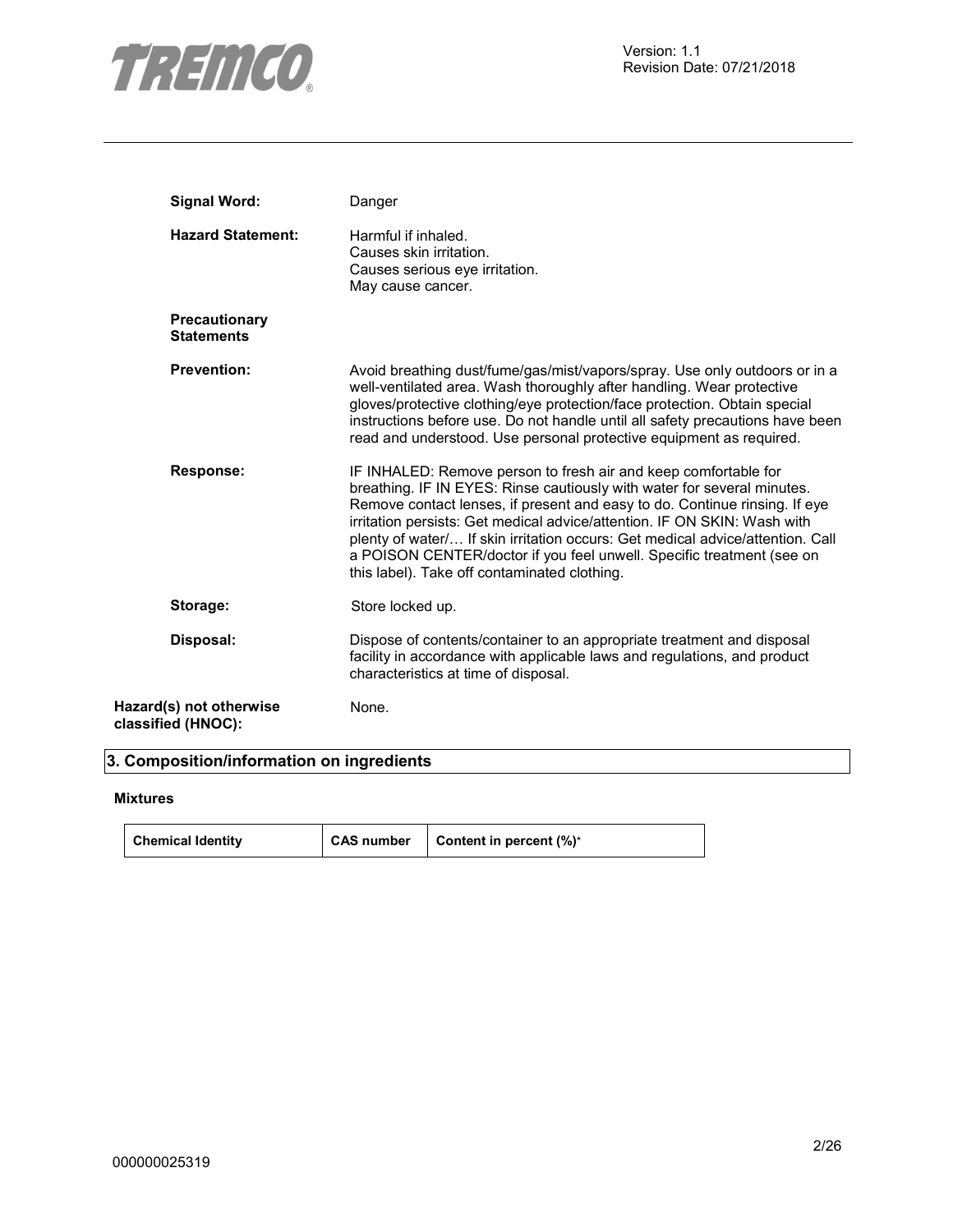

| Low acid filtered neutral oil               | 8001-79-4  | $20 - 50\%$ |
|---------------------------------------------|------------|-------------|
| Talc                                        | 14807-96-6 | $10 - 20%$  |
| Calcium Carbonate<br>(Limestone)            | 1317-65-3  | $10 - 20%$  |
| Aluminum hydroxide                          | 21645-51-2 | $5 - 10%$   |
| Calcium carbonate                           | 471-34-1   | $5 - 10%$   |
| Titanium dioxide                            | 13463-67-7 | $1 - 5%$    |
| Calcium oxide                               | 1305-78-8  | $1 - 5%$    |
| Zinc oxide                                  | 1314-13-2  | $1 - 5%$    |
| Hydrotreated heavy<br>naphthenic distillate | 64742-52-5 | $0.1 - 1\%$ |
| Carbon Black                                | 1333-86-4  | $0.1 - 1\%$ |
| Amorphous silica                            | 7631-86-9  | $0.1 - 1\%$ |
| Crystalline Silica (Quartz)/<br>Silica Sand | 14808-60-7 | $0.1 - 1\%$ |
| Dolomite                                    | 16389-88-1 | $0.1 - 1\%$ |
| Magnesite                                   | 546-93-0   | $0.1 - 1\%$ |
| Aluminum oxide                              | 1344-28-1  | $0.1 - 1\%$ |

\* All concentrations are percent by weight unless ingredient is a gas. Gas concentrations are in percent by volume.

# **4. First-aid measures**

| Ingestion:                                         | Call a POISON CENTER/doctor if you feel unwell. Rinse mouth.                                                                                                                         |  |  |
|----------------------------------------------------|--------------------------------------------------------------------------------------------------------------------------------------------------------------------------------------|--|--|
| Inhalation:                                        | Move to fresh air.                                                                                                                                                                   |  |  |
| <b>Skin Contact:</b>                               | Immediately flush with plenty of water for at least 15 minutes while<br>removing contaminated clothing and shoes. Wash contaminated clothing<br>before reuse. Get medical attention. |  |  |
| Eye contact:                                       | Immediately flush with plenty of water for at least 15 minutes. If easy to do,<br>remove contact lenses. Get medical attention.                                                      |  |  |
| Most important symptoms/effects, acute and delayed |                                                                                                                                                                                      |  |  |
| Symptoms:                                          | Prolonged or repeated contact with skin may cause redness, itching,<br>irritation and eczema/chapping.                                                                               |  |  |
|                                                    | Indication of immediate medical attention and special treatment needed                                                                                                               |  |  |
| Treatment:                                         | Symptoms may be delayed.                                                                                                                                                             |  |  |
| 5. Fire-fighting measures                          |                                                                                                                                                                                      |  |  |
| <b>General Fire Hazards:</b>                       | No unusual fire or explosion hazards noted.                                                                                                                                          |  |  |
| Suitable (and unsuitable) extinguishing media      |                                                                                                                                                                                      |  |  |
| Suitable extinguishing<br>media:                   | Use fire-extinguishing media appropriate for surrounding materials.                                                                                                                  |  |  |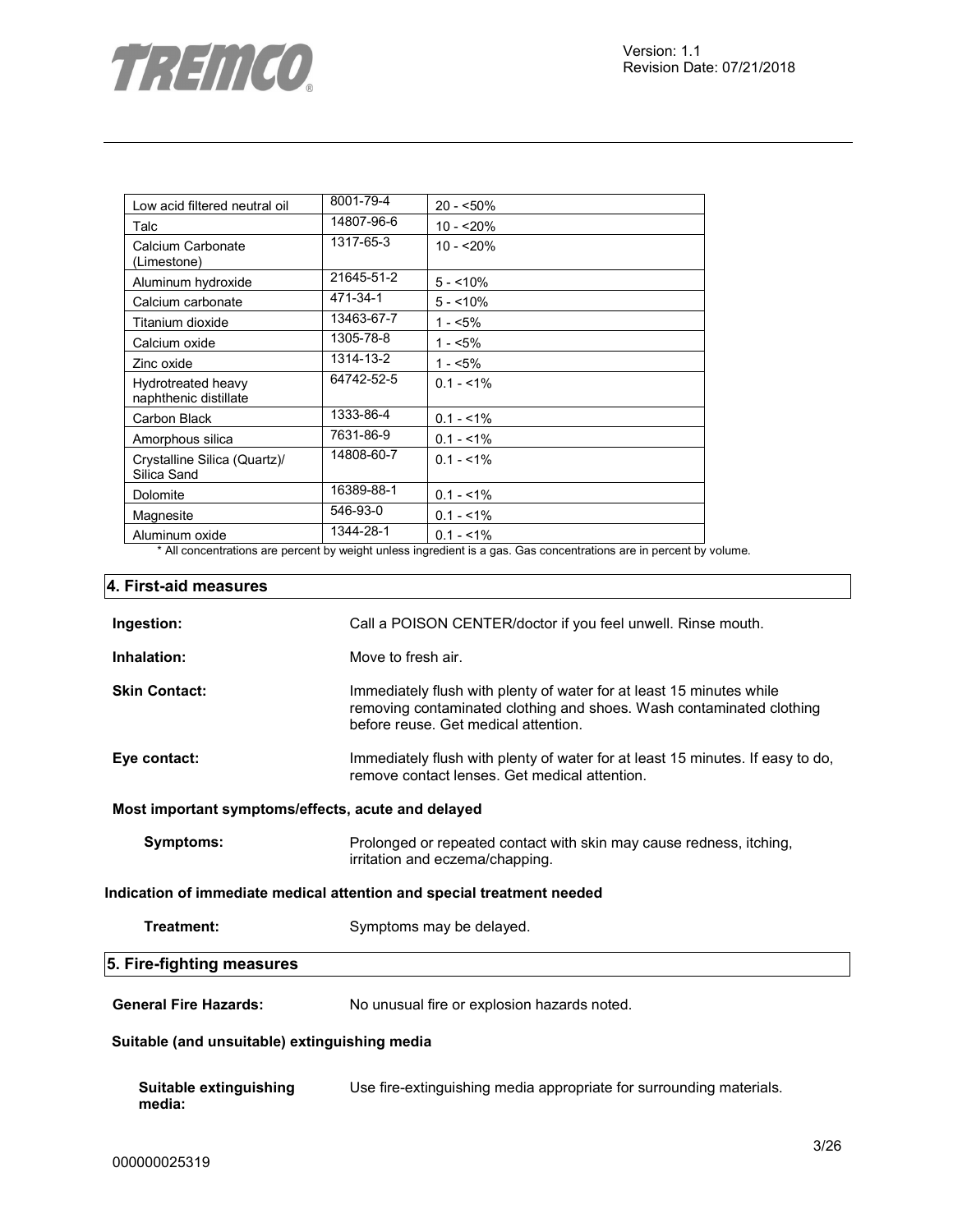

| Unsuitable extinguishing<br>media:                                         | Do not use water jet as an extinguisher, as this will spread the fire.                                                                                                                                                                                                                                                                                                                           |
|----------------------------------------------------------------------------|--------------------------------------------------------------------------------------------------------------------------------------------------------------------------------------------------------------------------------------------------------------------------------------------------------------------------------------------------------------------------------------------------|
| Specific hazards arising from<br>the chemical:                             | During fire, gases hazardous to health may be formed.                                                                                                                                                                                                                                                                                                                                            |
| Special protective equipment and precautions for firefighters              |                                                                                                                                                                                                                                                                                                                                                                                                  |
| <b>Special fire fighting</b><br>procedures:                                | No data available.                                                                                                                                                                                                                                                                                                                                                                               |
| Special protective equipment<br>for fire-fighters:                         | Self-contained breathing apparatus and full protective clothing must be<br>worn in case of fire.                                                                                                                                                                                                                                                                                                 |
| 6. Accidental release measures                                             |                                                                                                                                                                                                                                                                                                                                                                                                  |
| Personal precautions,<br>protective equipment and<br>emergency procedures: | See Section 8 of the SDS for Personal Protective Equipment. Do not touch<br>damaged containers or spilled material unless wearing appropriate<br>protective clothing. Keep unauthorized personnel away.                                                                                                                                                                                          |
| <b>Methods and material for</b><br>containment and cleaning<br>up:         | Dam and absorb spillages with sand, earth or other non-combustible<br>material. Collect spillage in containers, seal securely and deliver for<br>disposal according to local regulations.                                                                                                                                                                                                        |
| <b>Notification Procedures:</b>                                            | In the event of a spill or accidental release, notify relevant authorities in<br>accordance with all applicable regulations.                                                                                                                                                                                                                                                                     |
| <b>Environmental Precautions:</b>                                          | Do not contaminate water sources or sewer. Prevent further leakage or<br>spillage if safe to do so.                                                                                                                                                                                                                                                                                              |
| 7. Handling and storage                                                    |                                                                                                                                                                                                                                                                                                                                                                                                  |
| Precautions for safe handling:                                             | Provide adequate ventilation. Wear appropriate personal protective<br>equipment. Observe good industrial hygiene practices. Wash hands<br>thoroughly after handling. Do not handle until all safety precautions have<br>been read and understood. Obtain special instructions before use. Use<br>personal protective equipment as required. Avoid contact with eyes. Avoid<br>contact with skin. |
| Conditions for safe storage,<br>including any<br>incompatibilities:        | Store locked up.                                                                                                                                                                                                                                                                                                                                                                                 |

# **8. Exposure controls/personal protection**

## **Control Parameters**

#### **Occupational Exposure Limits**

| <b>Chemical Identity</b>    | Type       | <b>Exposure Limit Values</b>                            | Source                                          |
|-----------------------------|------------|---------------------------------------------------------|-------------------------------------------------|
| Talc - Respirable fraction. | <b>TWA</b> | $2 \text{ ma/m}$ 3                                      | US. ACGIH Threshold Limit Values (2011)         |
| Talc                        | <b>TWA</b> | 20 millions of<br>particles per<br>cubic foot of<br>air | US. OSHA Table Z-3 (29 CFR 1910.1000)<br>(2000) |
| Talc - Respirable.          | TWA        | 2.4 millions                                            | US. OSHA Table Z-3 (29 CFR 1910.1000)           |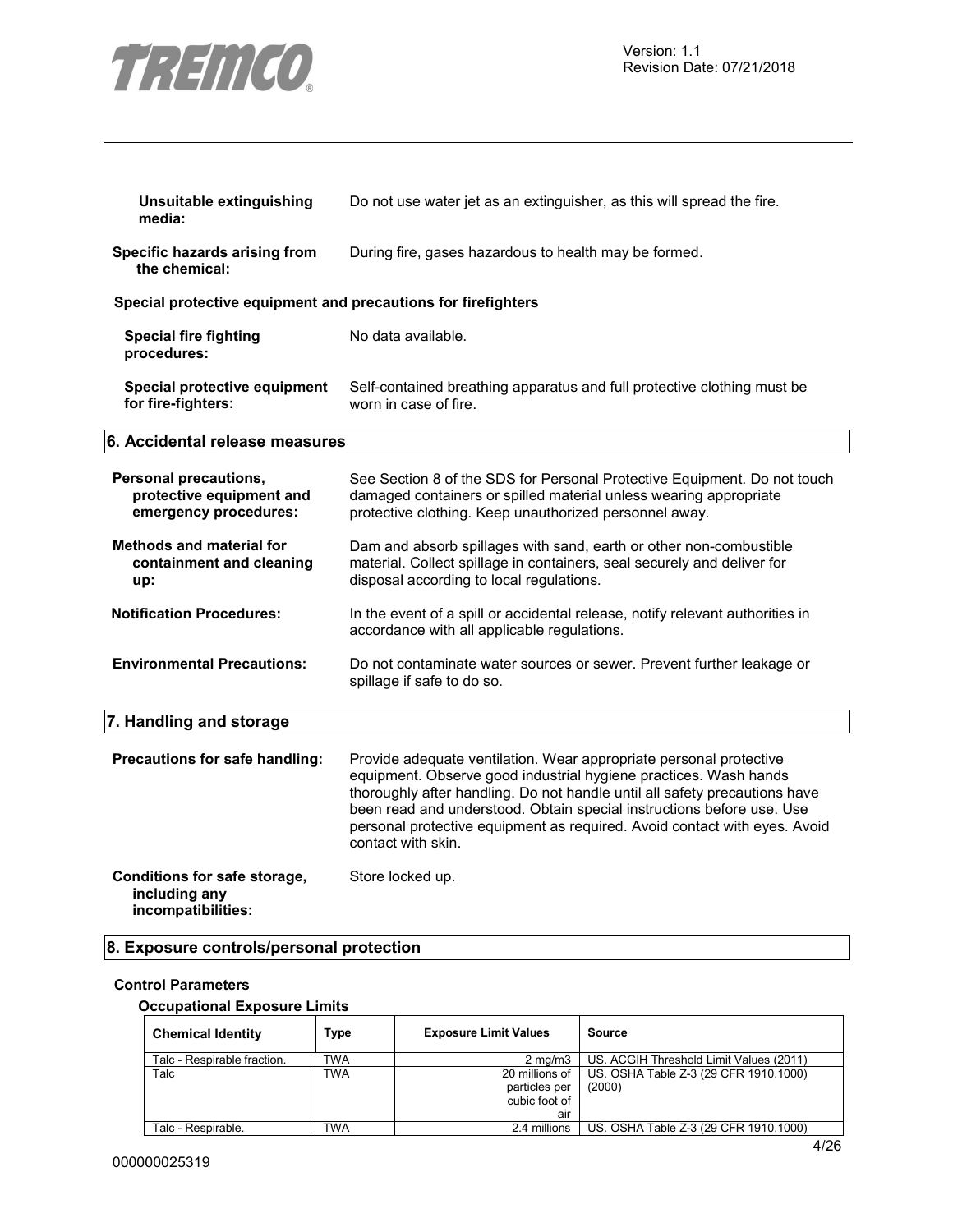



|                                            |             | of particles                   | (2000)                                                                         |
|--------------------------------------------|-------------|--------------------------------|--------------------------------------------------------------------------------|
|                                            |             | per cubic foot                 |                                                                                |
|                                            | <b>TWA</b>  | of air<br>$0.1 \text{ mg/m}$   | US. OSHA Table Z-3 (29 CFR 1910.1000)                                          |
|                                            |             |                                | (2000)                                                                         |
| Calcium Carbonate                          | PEL         | 15 mg/m3                       | US. OSHA Table Z-1 Limits for Air                                              |
| (Limestone) - Total dust.                  |             |                                | Contaminants (29 CFR 1910.1000) (02 2006)                                      |
| Calcium Carbonate                          | PEL         | $5$ mg/m $3$                   | US. OSHA Table Z-1 Limits for Air                                              |
| (Limestone) - Respirable                   |             |                                | Contaminants (29 CFR 1910.1000) (02 2006)                                      |
| fraction.                                  |             |                                |                                                                                |
| Aluminum hydroxide -                       | <b>TWA</b>  | 1 $mg/m3$                      | US. ACGIH Threshold Limit Values (2011)                                        |
| Respirable fraction.                       |             |                                |                                                                                |
|                                            | <b>TWA</b>  | $\frac{1}{5}$ mg/m3            | US. OSHA Table Z-3 (29 CFR 1910.1000) (03                                      |
|                                            |             |                                | 2016)                                                                          |
| Aluminum hydroxide - Total                 | <b>TWA</b>  | $15 \text{ mg/m}$              | US. OSHA Table Z-3 (29 CFR 1910.1000) (03                                      |
| dust.                                      | <b>TWA</b>  | 50 millions of                 | 2016)<br>US. OSHA Table Z-3 (29 CFR 1910.1000) (03                             |
|                                            |             | particles per                  | 2016)                                                                          |
|                                            |             | cubic foot of                  |                                                                                |
|                                            |             | air                            |                                                                                |
| Aluminum hydroxide -                       | <b>TWA</b>  | 15 millions of                 | US. OSHA Table Z-3 (29 CFR 1910.1000) (03                                      |
| Respirable fraction.                       |             | particles per                  | 2016)                                                                          |
|                                            |             | cubic foot of                  |                                                                                |
|                                            |             | air                            |                                                                                |
| Calcium carbonate - Total                  | PEL         | 15 mg/m3                       | US. OSHA Table Z-1 Limits for Air                                              |
| dust.                                      |             |                                | Contaminants (29 CFR 1910.1000) (02 2006)                                      |
| Calcium carbonate -                        | PEL         | $5$ mg/m $3$                   | US. OSHA Table Z-1 Limits for Air                                              |
| Respirable fraction.                       |             |                                | Contaminants (29 CFR 1910.1000) (02 2006)                                      |
| Titanium dioxide                           | <b>TWA</b>  | 10 mg/m3                       | US. ACGIH Threshold Limit Values (2011)                                        |
| Titanium dioxide - Total dust.             | PEL         | 15 mg/m3                       | US. OSHA Table Z-1 Limits for Air                                              |
|                                            | <b>TWA</b>  |                                | Contaminants (29 CFR 1910.1000) (02 2006)                                      |
| Titanium dioxide - Respirable<br>fraction. |             | 15 millions of                 | US. OSHA Table Z-3 (29 CFR 1910.1000) (03                                      |
|                                            |             | particles per<br>cubic foot of | 2016)                                                                          |
|                                            |             | air                            |                                                                                |
| Titanium dioxide - Total dust.             | <b>TWA</b>  | $15$ mg/m $3$                  | US. OSHA Table Z-3 (29 CFR 1910.1000) (03                                      |
|                                            |             |                                | 2016)                                                                          |
| Titanium dioxide - Respirable              | <b>TWA</b>  | $5 \text{ mg/m}$               | US. OSHA Table Z-3 (29 CFR 1910.1000) (03                                      |
| fraction.                                  |             |                                | 2016)                                                                          |
| Titanium dioxide - Total dust.             | <b>TWA</b>  | 50 millions of                 | US. OSHA Table Z-3 (29 CFR 1910.1000) (03                                      |
|                                            |             | particles per                  | 2016)                                                                          |
|                                            |             | cubic foot of                  |                                                                                |
|                                            |             | air                            |                                                                                |
| Calcium oxide                              | <b>TWA</b>  | $2$ mg/m $3$                   | US. ACGIH Threshold Limit Values (2011)                                        |
|                                            | PEL         | $5$ mg/m $3$                   | US. OSHA Table Z-1 Limits for Air                                              |
|                                            |             |                                | Contaminants (29 CFR 1910.1000) (02 2006)                                      |
| Zinc oxide - Respirable<br>fraction.       | <b>TWA</b>  | $2 \overline{\text{mg}}$ m3    | US. ACGIH Threshold Limit Values (2011)                                        |
|                                            | <b>STEL</b> | 10 mg/m3                       | US. ACGIH Threshold Limit Values (2011)                                        |
|                                            |             |                                |                                                                                |
| Zinc oxide - Fume.                         | PEL         | $5$ mg/m $3$                   | US. OSHA Table Z-1 Limits for Air                                              |
|                                            |             |                                | Contaminants (29 CFR 1910.1000) (02 2006)                                      |
| Zinc oxide - Total dust.                   | PEL         | 15 mg/m3                       | US. OSHA Table Z-1 Limits for Air<br>Contaminants (29 CFR 1910.1000) (02 2006) |
| Zinc oxide - Respirable                    | PEL         | $5$ mg/m $3$                   | US. OSHA Table Z-1 Limits for Air                                              |
| fraction.                                  |             |                                | Contaminants (29 CFR 1910.1000) (02 2006)                                      |
| Hydrotreated heavy                         | <b>TWA</b>  | $5$ mg/m $3$                   | US. ACGIH Threshold Limit Values (03 2014)                                     |
| naphthenic distillate -                    |             |                                |                                                                                |
| Inhalable fraction.                        |             |                                |                                                                                |
| Hydrotreated heavy                         | PEL         | 500 ppm 2,000 mg/m3            | US. OSHA Table Z-1 Limits for Air                                              |
| naphthenic distillate                      |             |                                | Contaminants (29 CFR 1910.1000) (02 2006)                                      |
| Hydrotreated heavy                         | PEL         | $5$ mg/m $3$                   | US. OSHA Table Z-1 Limits for Air                                              |
| naphthenic distillate - Mist.              |             |                                | Contaminants (29 CFR 1910.1000) (02 2006)                                      |
| Carbon Black - Inhalable                   | <b>TWA</b>  | $3$ mg/m $3$                   | US. ACGIH Threshold Limit Values (2011)                                        |
| fraction.                                  |             |                                |                                                                                |
| Carbon Black                               | PEL         | $3.5$ mg/m $3$                 | US. OSHA Table Z-1 Limits for Air                                              |
|                                            |             |                                | Contaminants (29 CFR 1910.1000) (02 2006)                                      |
| Amorphous silica                           | <b>TWA</b>  | 20 millions of                 | US. OSHA Table Z-3 (29 CFR 1910.1000)                                          |
|                                            |             | particles per                  | (2000)                                                                         |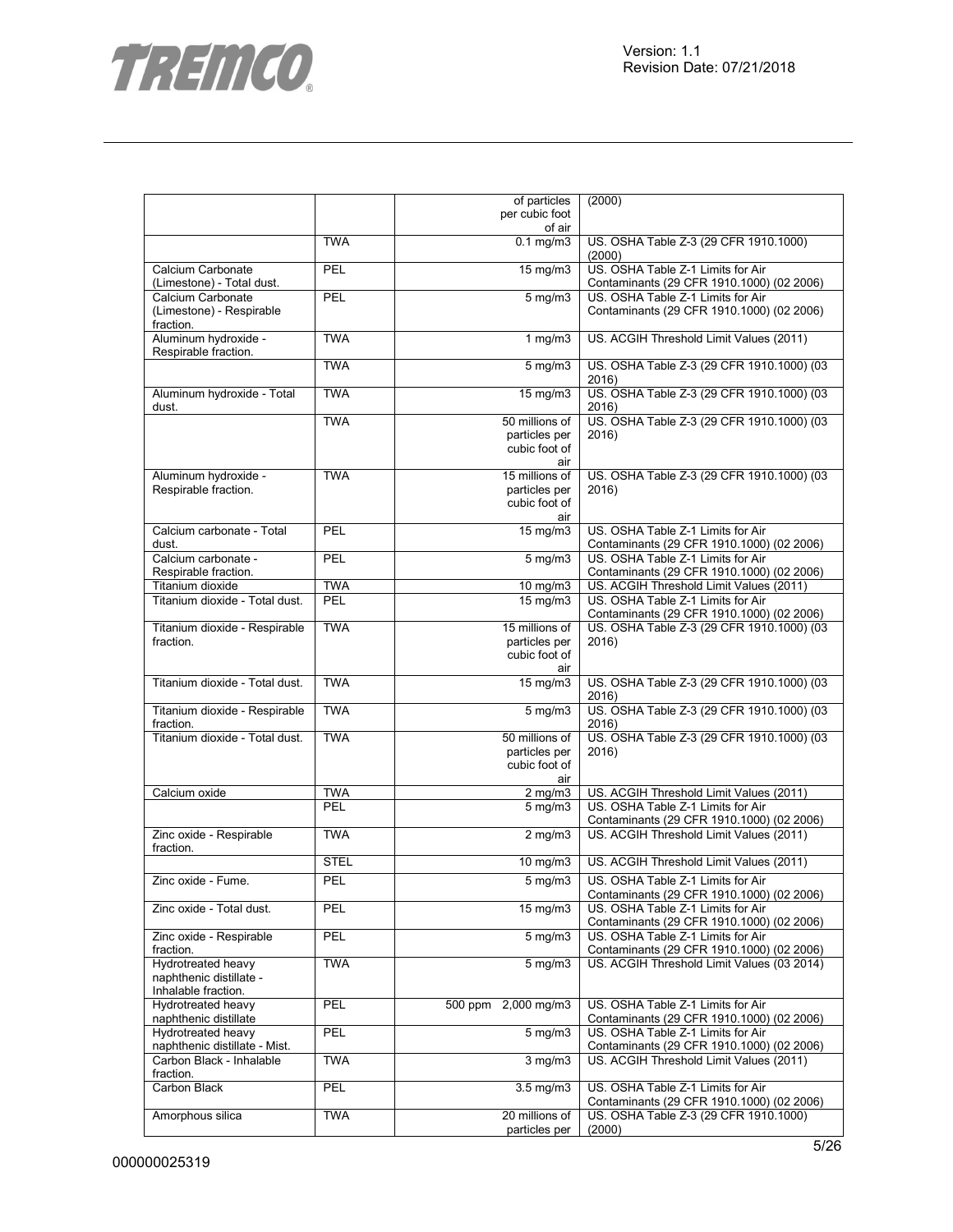



|                                                                       |              | cubic foot of                                            |                                                                                 |
|-----------------------------------------------------------------------|--------------|----------------------------------------------------------|---------------------------------------------------------------------------------|
|                                                                       |              | air                                                      |                                                                                 |
|                                                                       | <b>TWA</b>   | $0.8$ mg/m $3$                                           | US. OSHA Table Z-3 (29 CFR 1910.1000)<br>(2000)                                 |
| Crystalline Silica (Quartz)/<br>Silica Sand - Respirable<br>fraction. | <b>TWA</b>   | $0.025$ mg/m $3$                                         | US. ACGIH Threshold Limit Values (2011)                                         |
| Crystalline Silica (Quartz)/<br>Silica Sand - Respirable dust.        | <b>TWA</b>   | $0.05$ mg/m $3$                                          | US. OSHA Specifically Regulated Substances<br>(29 CFR 1910.1001-1053) (03 2016) |
|                                                                       | OSHA AC<br>т | $0.025$ mg/m $3$                                         | US. OSHA Specifically Regulated Substances<br>(29 CFR 1910.1001-1053) (03 2016) |
| Crystalline Silica (Quartz)/<br>Silica Sand - Respirable dust.        | <b>PFI</b>   | $0.05$ mg/m $3$                                          | US. OSHA Table Z-1 Limits for Air<br>Contaminants (29 CFR 1910.1000) (03 2016)  |
| Crystalline Silica (Quartz)/<br>Silica Sand - Respirable.             | <b>TWA</b>   | 2.4 millions<br>of particles<br>per cubic foot<br>of air | US. OSHA Table Z-3 (29 CFR 1910.1000)<br>(2000)                                 |
|                                                                       | <b>TWA</b>   | $0.1$ mg/m $3$                                           | US. OSHA Table Z-3 (29 CFR 1910.1000)<br>(2000)                                 |
| Dolomite - Inhalable<br>particles.                                    | <b>TWA</b>   | 10 mg/m3                                                 | US. ACGIH Threshold Limit Values (03 2016)                                      |
| Dolomite - Respirable<br>particles.                                   | <b>TWA</b>   | $3$ mg/m $3$                                             | US. ACGIH Threshold Limit Values (03 2016)                                      |
| Dolomite - Respirable<br>fraction.                                    | <b>TWA</b>   | 15 millions of<br>particles per<br>cubic foot of<br>air  | US. OSHA Table Z-3 (29 CFR 1910.1000) (03<br>2016                               |
| Dolomite - Total dust.                                                | <b>TWA</b>   | 50 millions of<br>particles per<br>cubic foot of<br>air  | US. OSHA Table Z-3 (29 CFR 1910.1000) (03<br>2016)                              |
|                                                                       | <b>TWA</b>   | 15 mg/m3                                                 | US. OSHA Table Z-3 (29 CFR 1910.1000) (03<br>2016)                              |
| Dolomite - Respirable<br>fraction.                                    | <b>TWA</b>   | $5$ mg/m $3$                                             | US. OSHA Table Z-3 (29 CFR 1910.1000) (03<br>2016)                              |
| Magnesite - Total dust.                                               | PEL          | 15 mg/m3                                                 | US. OSHA Table Z-1 Limits for Air<br>Contaminants (29 CFR 1910.1000) (02 2006)  |
| Magnesite - Respirable<br>fraction.                                   | PEL          | $5$ mg/m $3$                                             | US. OSHA Table Z-1 Limits for Air<br>Contaminants (29 CFR 1910.1000) (02 2006)  |
| Aluminum oxide - Respirable<br>fraction.                              | <b>TWA</b>   | $1$ mg/m $3$                                             | US. ACGIH Threshold Limit Values (2011)                                         |
|                                                                       | PEL          | $5$ mg/m $3$                                             | US. OSHA Table Z-1 Limits for Air<br>Contaminants (29 CFR 1910.1000) (02 2006)  |
| Aluminum oxide - Total dust.                                          | PEL          | 15 mg/m3                                                 | US. OSHA Table Z-1 Limits for Air<br>Contaminants (29 CFR 1910.1000) (02 2006)  |
|                                                                       | <b>TWA</b>   | 50 millions of<br>particles per<br>cubic foot of<br>air  | US. OSHA Table Z-3 (29 CFR 1910.1000) (03<br>2016)                              |
| Aluminum oxide - Respirable<br>fraction.                              | <b>TWA</b>   | 15 millions of<br>particles per<br>cubic foot of<br>air  | US. OSHA Table Z-3 (29 CFR 1910.1000) (03<br>2016                               |
|                                                                       | <b>TWA</b>   | $5$ mg/m $3$                                             | US. OSHA Table Z-3 (29 CFR 1910.1000) (03<br>2016)                              |
| Aluminum oxide - Total dust.                                          | <b>TWA</b>   | 15 mg/m3                                                 | US. OSHA Table Z-3 (29 CFR 1910.1000) (03<br>2016)                              |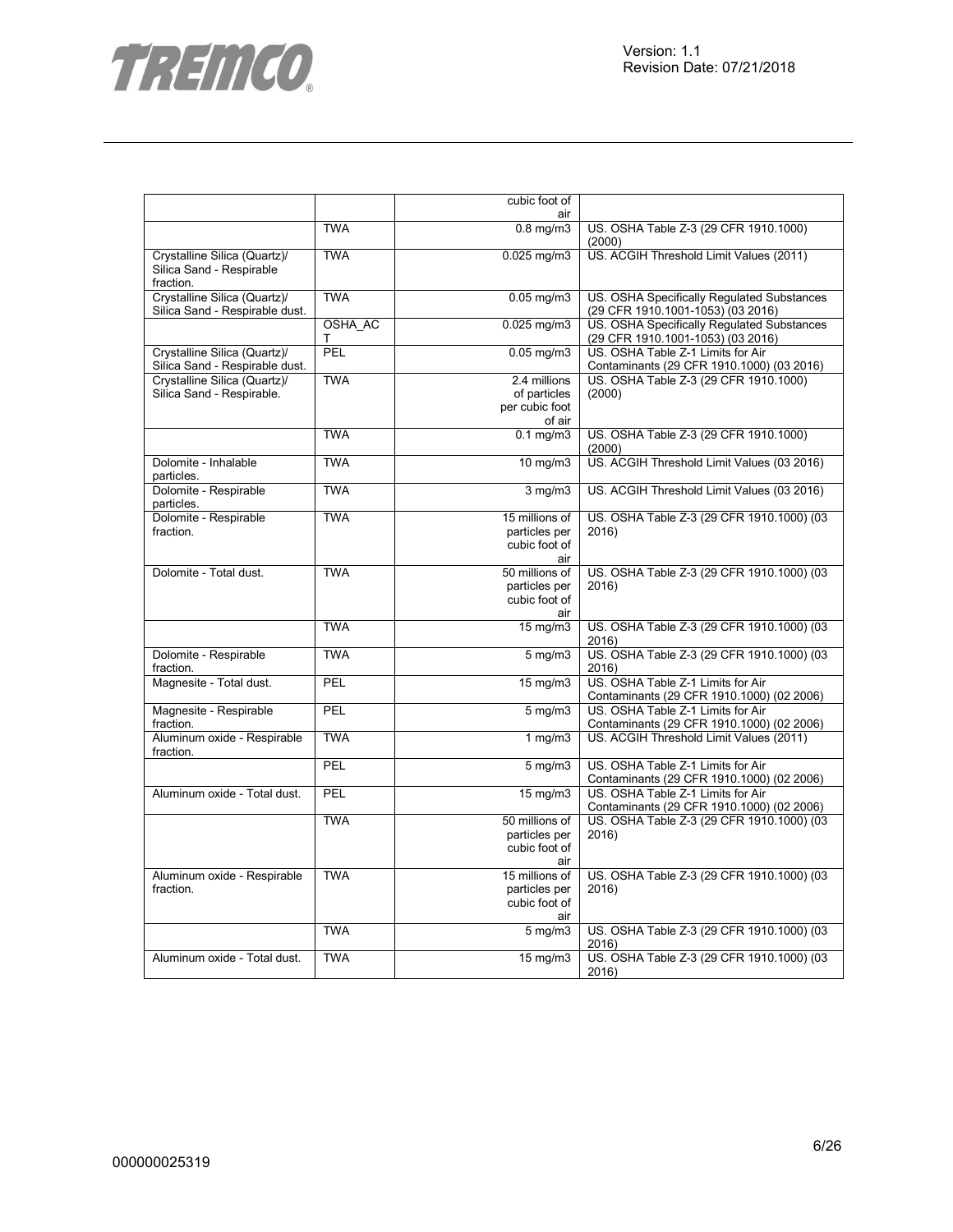

| <b>Chemical name</b>                           | <b>Type</b> | <b>Exposure Limit Values</b> | <b>Source</b>                                                                                                                                                          |
|------------------------------------------------|-------------|------------------------------|------------------------------------------------------------------------------------------------------------------------------------------------------------------------|
| Talc - Respirable.                             | <b>TWA</b>  | $2 \text{ mg/m}$             | Canada. British Columbia OELs. (Occupational<br>Exposure Limits for Chemical Substances,<br>Occupational Health and Safety Regulation<br>296/97, as amended) (07 2007) |
| Talc                                           | TWA         | 2 fibers/mL                  | Canada. Ontario OELs. (Control of Exposure to<br>Biological or Chemical Agents) (11 2010)                                                                              |
| Talc - Respirable fraction.                    | <b>TWA</b>  | $2$ mg/m $3$                 | Canada. Ontario OELs. (Control of Exposure to<br>Biological or Chemical Agents) (06 2015)                                                                              |
| Talc - Respirable dust.                        | TWA         | $3$ mg/m $3$                 | Canada. Quebec OELs. (Ministry of Labor -<br>Regulation Respecting the Quality of the Work<br>Environment) (09 2017)                                                   |
| Calcium Carbonate<br>(Limestone) - Total dust. | <b>STEL</b> | 20 mg/m3                     | Canada. British Columbia OELs. (Occupational<br>Exposure Limits for Chemical Substances,<br>Occupational Health and Safety Regulation<br>296/97, as amended) (07 2007) |
|                                                | <b>TWA</b>  | $10 \text{ mg/m}$            | Canada. British Columbia OELs. (Occupational<br>Exposure Limits for Chemical Substances,<br>Occupational Health and Safety Regulation<br>296/97, as amended) (07 2007) |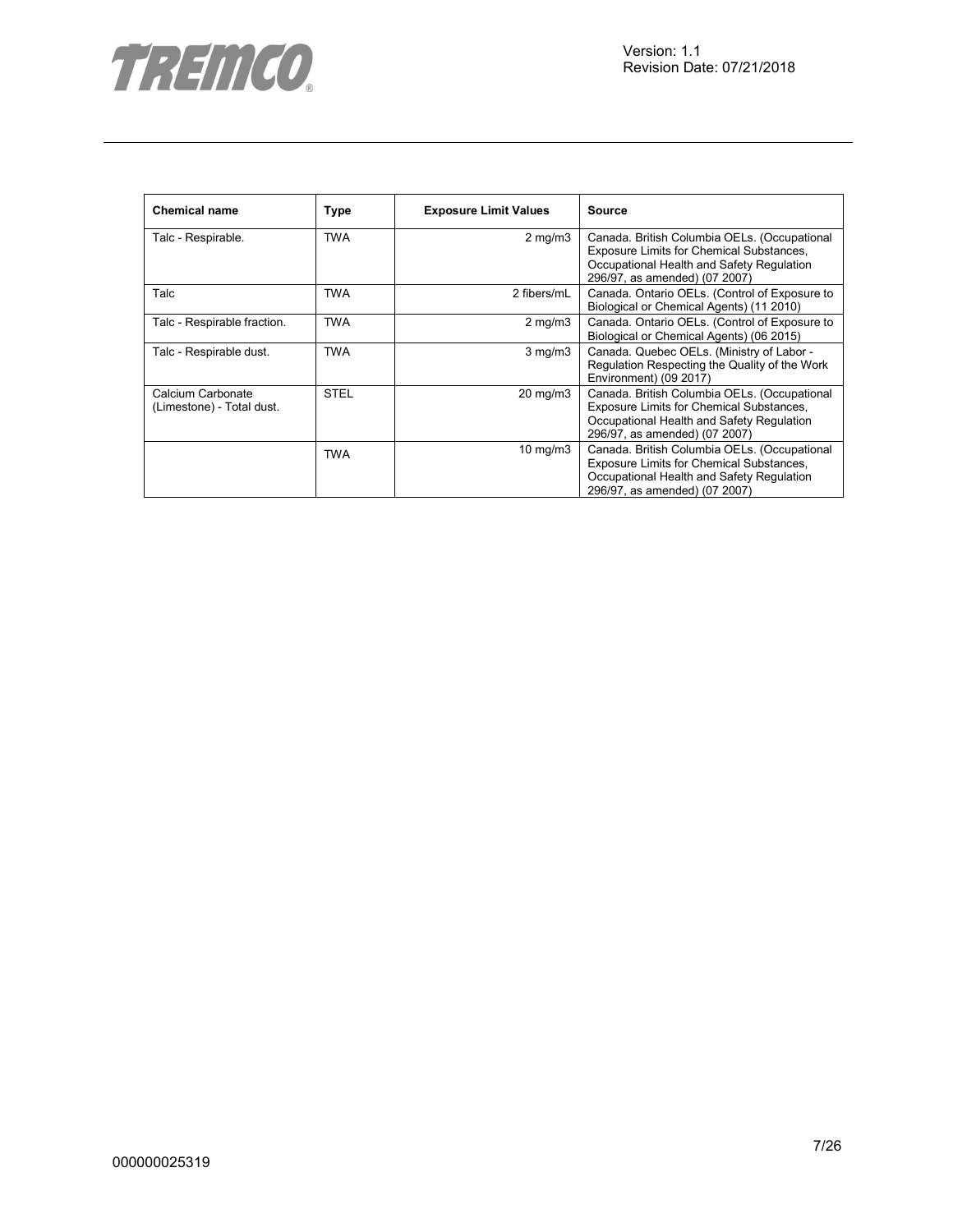

| Calcium Carbonate<br>(Limestone) - Respirable<br>fraction. | <b>TWA</b>  | $3$ mg/m $3$      | Canada. British Columbia OELs. (Occupational<br>Exposure Limits for Chemical Substances,<br>Occupational Health and Safety Regulation<br>296/97, as amended) (07 2007)        |
|------------------------------------------------------------|-------------|-------------------|-------------------------------------------------------------------------------------------------------------------------------------------------------------------------------|
| Calcium Carbonate<br>(Limestone) - Total dust.             | <b>TWA</b>  | $10 \text{ mg/m}$ | Canada. Quebec OELs. (Ministry of Labor -<br>Regulation Respecting the Quality of the Work<br>Environment) (09 2017)                                                          |
| Aluminum hydroxide -<br>Respirable.                        | <b>TWA</b>  | $1$ mg/m $3$      | Canada. British Columbia OELs. (Occupational<br>Exposure Limits for Chemical Substances,<br>Occupational Health and Safety Regulation<br>296/97, as amended) (07 2007)        |
| Aluminum hydroxide -<br>Respirable fraction.               | <b>TWA</b>  | 3 mg/m3           | Canada. British Columbia OELs. (Occupational<br>Exposure Limits for Chemical Substances,<br>Occupational Health and Safety Regulation<br>296/97, as amended) (05 2013)        |
| Aluminum hydroxide - Total<br>dust.                        | <b>TWA</b>  | 10 mg/m3          | Canada. British Columbia OELs. (Occupational<br>Exposure Limits for Chemical Substances,<br>Occupational Health and Safety Regulation<br>296/97, as amended) (05 2013)        |
| Aluminum hydroxide -<br>Respirable fraction.               | <b>TWA</b>  | $1$ mg/m $3$      | Canada. Ontario OELs. (Control of Exposure to<br>Biological or Chemical Agents) (11 2010)                                                                                     |
| Aluminum hydroxide -<br>Inhalable fraction.                | <b>TWA</b>  | $10 \text{ mg/m}$ | Canada. Ontario OELs. (Control of Exposure to<br>Biological or Chemical Agents) (06 2015)                                                                                     |
| Aluminum hydroxide -<br>Respirable fraction.               | <b>TWA</b>  | $3$ mg/m $3$      | Canada. Ontario OELs. (Control of Exposure to<br>Biological or Chemical Agents) (06 2015)                                                                                     |
| Aluminum hydroxide - Total<br>dust.                        | <b>TWA</b>  | 10 mg/m3          | Canada. Quebec OELs. (Ministry of Labor -<br>Regulation Respecting the Quality of the Work<br>Environment) (09 2017)                                                          |
| Calcium carbonate - Total<br>dust.                         | <b>STEL</b> | 20 mg/m3          | Canada. British Columbia OELs. (Occupational<br>Exposure Limits for Chemical Substances,<br>Occupational Health and Safety Regulation<br>296/97, as amended) (07 2007)        |
| Calcium carbonate -<br>Respirable fraction.                | <b>TWA</b>  | $3$ mg/m $3$      | Canada. British Columbia OELs. (Occupational<br>Exposure Limits for Chemical Substances,<br>Occupational Health and Safety Regulation<br>296/97, as amended) (07 2007)        |
| Calcium carbonate - Total<br>dust.                         | <b>TWA</b>  | 10 mg/m3          | Canada. British Columbia OELs. (Occupational<br>Exposure Limits for Chemical Substances,<br>Occupational Health and Safety Regulation<br>296/97, as amended) (07 2007)        |
| Calcium carbonate - Total<br>dust.                         | <b>TWA</b>  | $10 \text{ mg/m}$ | Canada. Quebec OELs. (Ministry of Labor -<br>Regulation Respecting the Quality of the Work<br>Environment) (09 2017)                                                          |
| Titanium dioxide - Total dust.                             | <b>TWA</b>  | 10 mg/m3          | Canada. British Columbia OELs. (Occupational<br><b>Exposure Limits for Chemical Substances,</b><br>Occupational Health and Safety Regulation<br>296/97, as amended) (07 2007) |
| Titanium dioxide - Respirable<br>fraction.                 | <b>TWA</b>  | $3$ mg/m $3$      | Canada. British Columbia OELs. (Occupational<br><b>Exposure Limits for Chemical Substances,</b><br>Occupational Health and Safety Regulation<br>296/97, as amended) (07 2007) |
| Titanium dioxide                                           | <b>TWA</b>  | $10$ mg/m $3$     | Canada. Ontario OELs. (Control of Exposure to<br>Biological or Chemical Agents) (11 2010)                                                                                     |
| Titanium dioxide - Total dust.                             | <b>TWA</b>  | $10$ mg/m $3$     | Canada. Quebec OELs. (Ministry of Labor -<br>Regulation Respecting the Quality of the Work<br>Environment) (09 2017)                                                          |
| Calcium oxide                                              | <b>TWA</b>  | $2$ mg/m $3$      | Canada. British Columbia OELs. (Occupational<br><b>Exposure Limits for Chemical Substances,</b><br>Occupational Health and Safety Regulation<br>296/97, as amended) (07 2007) |
| Calcium oxide                                              | <b>TWA</b>  | $2 \text{ mg/m}$  | Canada. Ontario OELs. (Control of Exposure to<br>Biological or Chemical Agents) (11 2010)                                                                                     |
| Calcium oxide                                              | <b>TWA</b>  | $2$ mg/m $3$      | Canada. Quebec OELs. (Ministry of Labor -<br>Regulation Respecting the Quality of the Work<br>Environment) (09 2017)                                                          |
| Zinc oxide - Respirable.                                   | <b>TWA</b>  | $2$ mg/m $3$      | Canada. British Columbia OELs. (Occupational                                                                                                                                  |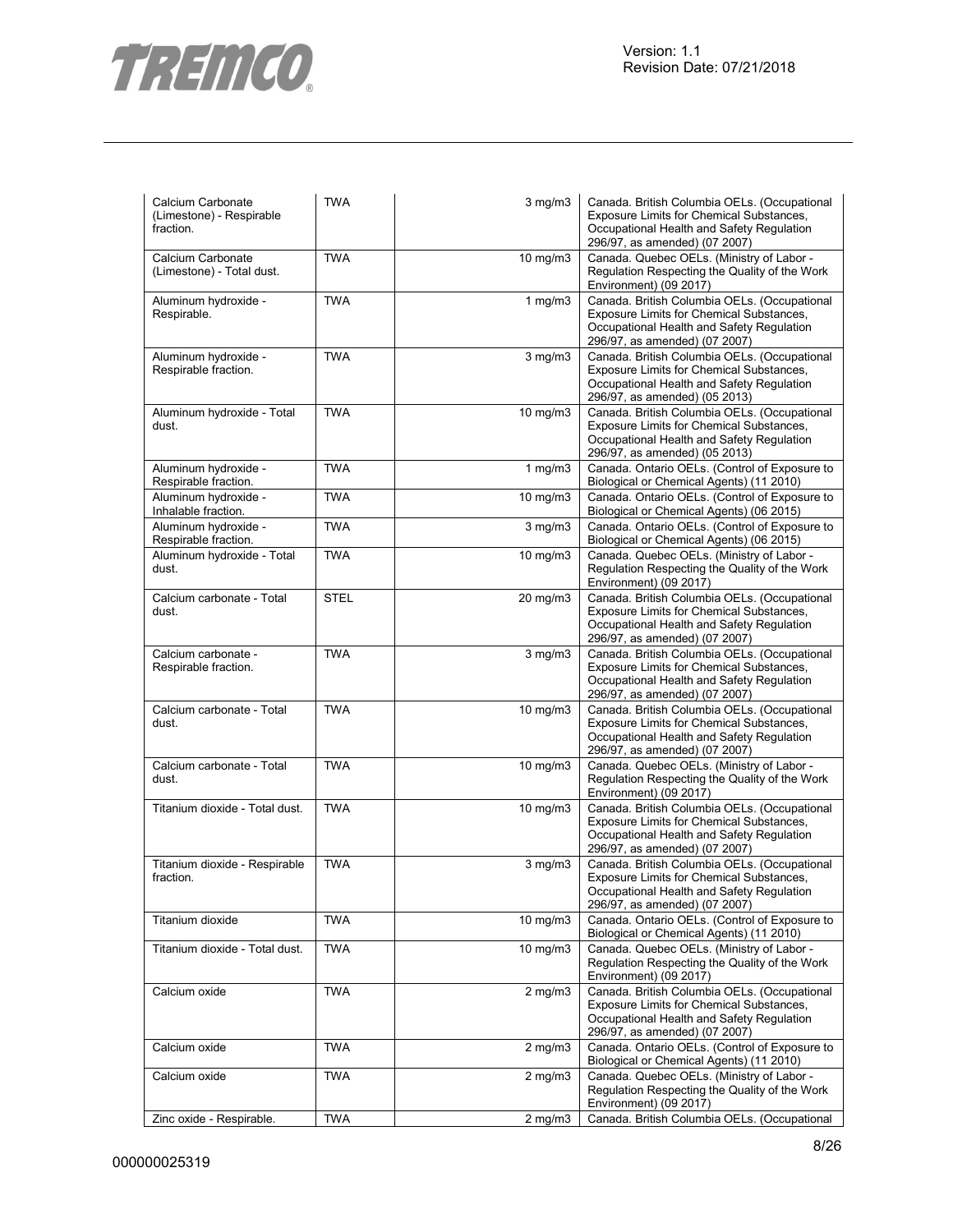

|                                                                       |             |                  | Exposure Limits for Chemical Substances,<br>Occupational Health and Safety Regulation<br>296/97, as amended) (07 2007)                                                        |
|-----------------------------------------------------------------------|-------------|------------------|-------------------------------------------------------------------------------------------------------------------------------------------------------------------------------|
|                                                                       | <b>STEL</b> | $10$ mg/m $3$    | Canada. British Columbia OELs. (Occupational<br>Exposure Limits for Chemical Substances,<br>Occupational Health and Safety Regulation<br>296/97, as amended) (07 2007)        |
| Zinc oxide - Respirable<br>fraction.                                  | <b>TWA</b>  | $2 \text{ mg/m}$ | Canada. Ontario OELs. (Control of Exposure to<br>Biological or Chemical Agents) (11 2010)                                                                                     |
|                                                                       | <b>STEL</b> | $10$ mg/m $3$    | Canada. Ontario OELs. (Control of Exposure to<br>Biological or Chemical Agents) (11 2010)                                                                                     |
| Zinc oxide - Fume.                                                    | <b>TWA</b>  | $5 \text{ mg/m}$ | Canada. Quebec OELs. (Ministry of Labor -<br>Regulation Respecting the Quality of the Work<br>Environment) (09 2017)                                                          |
|                                                                       | <b>STEL</b> | 10 mg/m3         | Canada. Quebec OELs. (Ministry of Labor -<br>Regulation Respecting the Quality of the Work<br>Environment) (09 2017)                                                          |
| Zinc oxide - Total dust.                                              | <b>TWA</b>  | $10$ mg/m $3$    | Canada. Quebec OELs. (Ministry of Labor -<br>Regulation Respecting the Quality of the Work<br>Environment) (09 2017)                                                          |
| Carbon Black - Inhalable                                              | <b>TWA</b>  | $3$ mg/m $3$     | Canada. British Columbia OELs. (Occupational<br>Exposure Limits for Chemical Substances,<br>Occupational Health and Safety Regulation<br>296/97, as amended) (09 2011)        |
| Carbon Black - Inhalable<br>fraction.                                 | <b>TWA</b>  | $3$ mg/m $3$     | Canada. Ontario OELs. (Control of Exposure to<br>Biological or Chemical Agents) (06 2015)                                                                                     |
| Carbon Black                                                          | <b>TWA</b>  | $3.5$ mg/m $3$   | Canada. Quebec OELs. (Ministry of Labor -<br>Regulation Respecting the Quality of the Work<br>Environment) (09 2017)                                                          |
| Hydrotreated heavy<br>naphthenic distillate - Mist.                   | <b>TWA</b>  | $0.2$ mg/m $3$   | Canada. British Columbia OELs. (Occupational<br><b>Exposure Limits for Chemical Substances,</b><br>Occupational Health and Safety Regulation<br>296/97, as amended) (05 2013) |
|                                                                       | <b>TWA</b>  | 1 mg/m $3$       | Canada. British Columbia OELs. (Occupational<br>Exposure Limits for Chemical Substances,<br>Occupational Health and Safety Regulation<br>296/97, as amended) (05 2013)        |
| Hydrotreated heavy<br>naphthenic distillate -<br>Inhalable fraction.  | <b>TWA</b>  | $5$ mg/m $3$     | Canada. Ontario OELs. (Control of Exposure to<br>Biological or Chemical Agents) (06 2015)                                                                                     |
|                                                                       | <b>TWA</b>  | $5 \text{ mg/m}$ | Canada. Ontario OELs. (Control of Exposure to<br>Biological or Chemical Agents) (06 2015)                                                                                     |
| Hydrotreated heavy<br>naphthenic distillate - Mist.                   | <b>STEL</b> | $10$ mg/m $3$    | Canada. Quebec OELs. (Ministry of Labor -<br>Regulation Respecting the Quality of the Work<br>Environment) (09 2017)                                                          |
|                                                                       | <b>TWA</b>  | $5$ mg/m $3$     | Canada. Quebec OELs. (Ministry of Labor -<br>Regulation Respecting the Quality of the Work<br>Environment) (09 2017)                                                          |
| Crystalline Silica (Quartz)/<br>Silica Sand - Respirable<br>fraction. | <b>TWA</b>  | $0.025$ mg/m3    | Canada. British Columbia OELs. (Occupational<br>Exposure Limits for Chemical Substances,<br>Occupational Health and Safety Regulation<br>296/97, as amended) (07 2007)        |
| Crystalline Silica (Quartz)/<br>Silica Sand - Respirable<br>fraction. | <b>TWA</b>  | $0.10$ mg/m $3$  | Canada. Ontario OELs. (Control of Exposure to<br>Biological or Chemical Agents) (06 2015)                                                                                     |
| Crystalline Silica (Quartz)/<br>Silica Sand - Respirable dust.        | <b>TWA</b>  | $0.1$ mg/m $3$   | Canada. Quebec OELs. (Ministry of Labor -<br>Regulation Respecting the Quality of the Work<br>Environment) (09 2017)                                                          |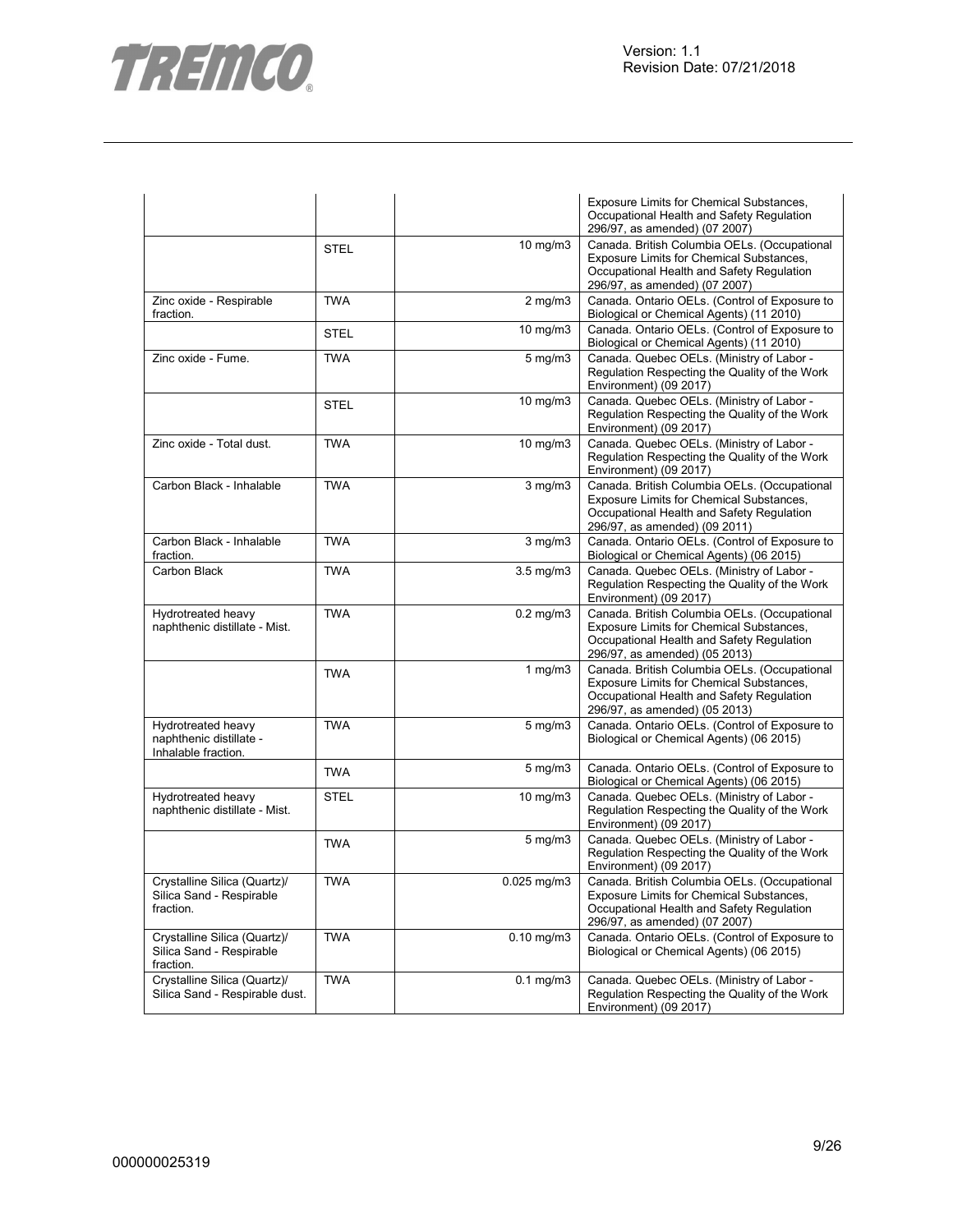

| <b>Chemical name</b>                           | <b>Type</b> | <b>Exposure Limit Values</b> | <b>Source</b>                                                                                                                                                          |
|------------------------------------------------|-------------|------------------------------|------------------------------------------------------------------------------------------------------------------------------------------------------------------------|
| Talc - Respirable.                             | <b>TWA</b>  | $2 \text{ mg/m}$             | Canada. British Columbia OELs. (Occupational<br>Exposure Limits for Chemical Substances,<br>Occupational Health and Safety Regulation<br>296/97, as amended) (07 2007) |
| Talc                                           | TWA         | 2 fibers/mL                  | Canada. Ontario OELs. (Control of Exposure to<br>Biological or Chemical Agents) (11 2010)                                                                              |
| Talc - Respirable fraction.                    | <b>TWA</b>  | $2$ mg/m $3$                 | Canada. Ontario OELs. (Control of Exposure to<br>Biological or Chemical Agents) (06 2015)                                                                              |
| Talc - Respirable dust.                        | TWA         | $3$ mg/m $3$                 | Canada. Quebec OELs. (Ministry of Labor -<br>Regulation Respecting the Quality of the Work<br>Environment) (09 2017)                                                   |
| Calcium Carbonate<br>(Limestone) - Total dust. | <b>STEL</b> | 20 mg/m3                     | Canada. British Columbia OELs. (Occupational<br>Exposure Limits for Chemical Substances,<br>Occupational Health and Safety Regulation<br>296/97, as amended) (07 2007) |
|                                                | <b>TWA</b>  | $10 \text{ mg/m}$            | Canada. British Columbia OELs. (Occupational<br>Exposure Limits for Chemical Substances,<br>Occupational Health and Safety Regulation<br>296/97, as amended) (07 2007) |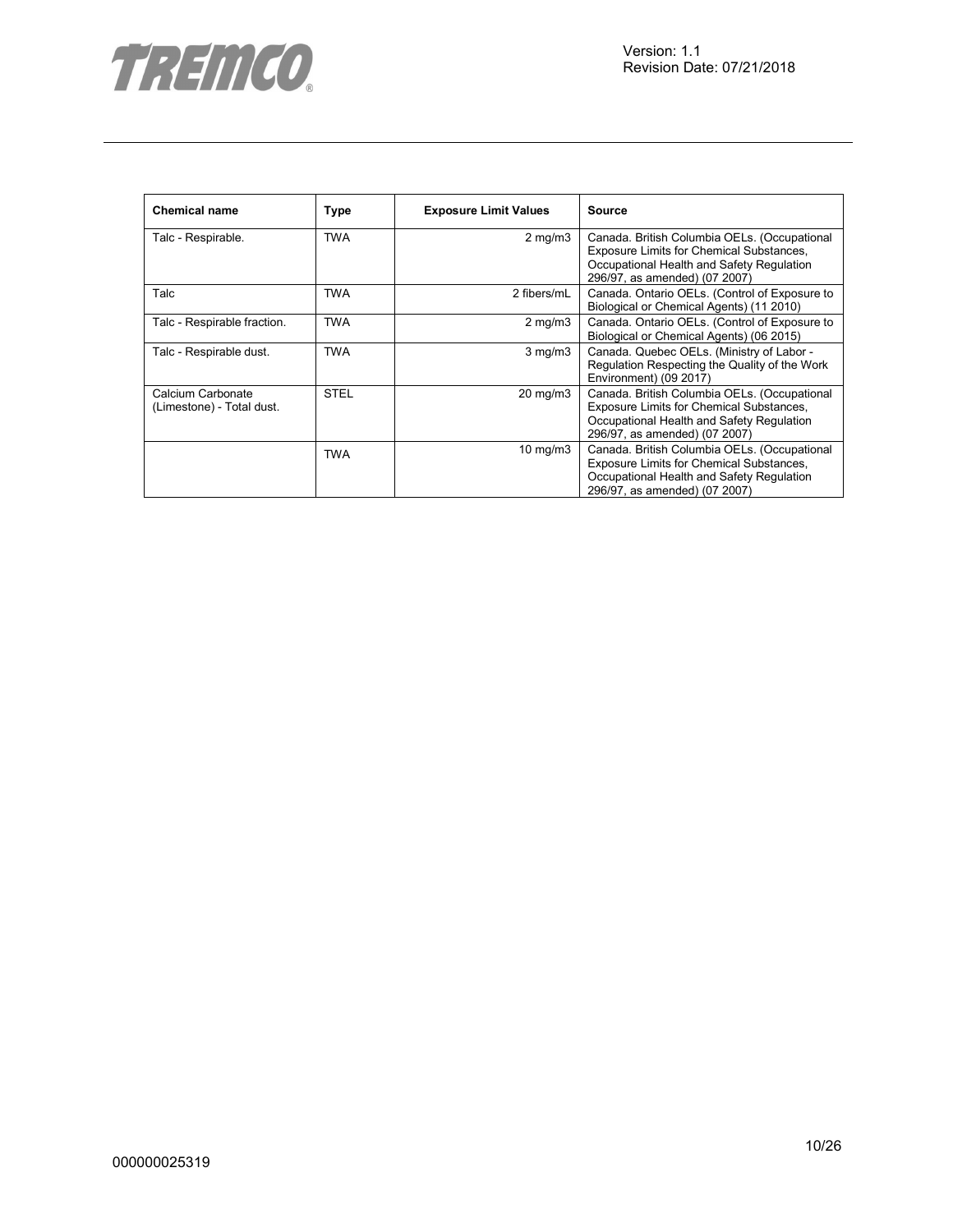

| Calcium Carbonate<br>(Limestone) - Respirable<br>fraction. | <b>TWA</b>  | $3$ mg/m $3$      | Canada. British Columbia OELs. (Occupational<br>Exposure Limits for Chemical Substances,<br>Occupational Health and Safety Regulation<br>296/97, as amended) (07 2007)        |
|------------------------------------------------------------|-------------|-------------------|-------------------------------------------------------------------------------------------------------------------------------------------------------------------------------|
| Calcium Carbonate<br>(Limestone) - Total dust.             | <b>TWA</b>  | $10 \text{ mg/m}$ | Canada. Quebec OELs. (Ministry of Labor -<br>Regulation Respecting the Quality of the Work<br>Environment) (09 2017)                                                          |
| Aluminum hydroxide -<br>Respirable.                        | <b>TWA</b>  | $1$ mg/m $3$      | Canada. British Columbia OELs. (Occupational<br>Exposure Limits for Chemical Substances,<br>Occupational Health and Safety Regulation<br>296/97, as amended) (07 2007)        |
| Aluminum hydroxide -<br>Respirable fraction.               | <b>TWA</b>  | $3$ mg/m $3$      | Canada. British Columbia OELs. (Occupational<br>Exposure Limits for Chemical Substances,<br>Occupational Health and Safety Regulation<br>296/97, as amended) (05 2013)        |
| Aluminum hydroxide - Total<br>dust.                        | <b>TWA</b>  | 10 mg/m3          | Canada. British Columbia OELs. (Occupational<br>Exposure Limits for Chemical Substances,<br>Occupational Health and Safety Regulation<br>296/97, as amended) (05 2013)        |
| Aluminum hydroxide -<br>Respirable fraction.               | <b>TWA</b>  | $1$ mg/m $3$      | Canada. Ontario OELs. (Control of Exposure to<br>Biological or Chemical Agents) (11 2010)                                                                                     |
| Aluminum hydroxide -<br>Inhalable fraction.                | <b>TWA</b>  | $10 \text{ mg/m}$ | Canada. Ontario OELs. (Control of Exposure to<br>Biological or Chemical Agents) (06 2015)                                                                                     |
| Aluminum hydroxide -<br>Respirable fraction.               | <b>TWA</b>  | $3$ mg/m $3$      | Canada. Ontario OELs. (Control of Exposure to<br>Biological or Chemical Agents) (06 2015)                                                                                     |
| Aluminum hydroxide - Total<br>dust.                        | <b>TWA</b>  | 10 mg/m3          | Canada. Quebec OELs. (Ministry of Labor -<br>Regulation Respecting the Quality of the Work<br>Environment) (09 2017)                                                          |
| Calcium carbonate - Total<br>dust.                         | <b>STEL</b> | 20 mg/m3          | Canada. British Columbia OELs. (Occupational<br>Exposure Limits for Chemical Substances,<br>Occupational Health and Safety Regulation<br>296/97, as amended) (07 2007)        |
| Calcium carbonate -<br>Respirable fraction.                | <b>TWA</b>  | $3$ mg/m $3$      | Canada. British Columbia OELs. (Occupational<br>Exposure Limits for Chemical Substances,<br>Occupational Health and Safety Regulation<br>296/97, as amended) (07 2007)        |
| Calcium carbonate - Total<br>dust.                         | <b>TWA</b>  | 10 mg/m3          | Canada. British Columbia OELs. (Occupational<br>Exposure Limits for Chemical Substances,<br>Occupational Health and Safety Regulation<br>296/97, as amended) (07 2007)        |
| Calcium carbonate - Total<br>dust.                         | <b>TWA</b>  | $10 \text{ mg/m}$ | Canada. Quebec OELs. (Ministry of Labor -<br>Regulation Respecting the Quality of the Work<br>Environment) (09 2017)                                                          |
| Titanium dioxide - Total dust.                             | <b>TWA</b>  | 10 mg/m3          | Canada. British Columbia OELs. (Occupational<br><b>Exposure Limits for Chemical Substances,</b><br>Occupational Health and Safety Regulation<br>296/97, as amended) (07 2007) |
| Titanium dioxide - Respirable<br>fraction.                 | <b>TWA</b>  | $3$ mg/m $3$      | Canada. British Columbia OELs. (Occupational<br><b>Exposure Limits for Chemical Substances,</b><br>Occupational Health and Safety Regulation<br>296/97, as amended) (07 2007) |
| Titanium dioxide                                           | <b>TWA</b>  | $10$ mg/m $3$     | Canada. Ontario OELs. (Control of Exposure to<br>Biological or Chemical Agents) (11 2010)                                                                                     |
| Titanium dioxide - Total dust.                             | <b>TWA</b>  | $10$ mg/m $3$     | Canada. Quebec OELs. (Ministry of Labor -<br>Regulation Respecting the Quality of the Work<br>Environment) (09 2017)                                                          |
| Calcium oxide                                              | <b>TWA</b>  | $2$ mg/m $3$      | Canada. British Columbia OELs. (Occupational<br><b>Exposure Limits for Chemical Substances,</b><br>Occupational Health and Safety Regulation<br>296/97, as amended) (07 2007) |
| Calcium oxide                                              | <b>TWA</b>  | $2 \text{ mg/m}$  | Canada. Ontario OELs. (Control of Exposure to<br>Biological or Chemical Agents) (11 2010)                                                                                     |
| Calcium oxide                                              | <b>TWA</b>  | $2$ mg/m $3$      | Canada. Quebec OELs. (Ministry of Labor -<br>Regulation Respecting the Quality of the Work<br>Environment) (09 2017)                                                          |
| Zinc oxide - Respirable.                                   | <b>TWA</b>  | $2$ mg/m $3$      | Canada. British Columbia OELs. (Occupational                                                                                                                                  |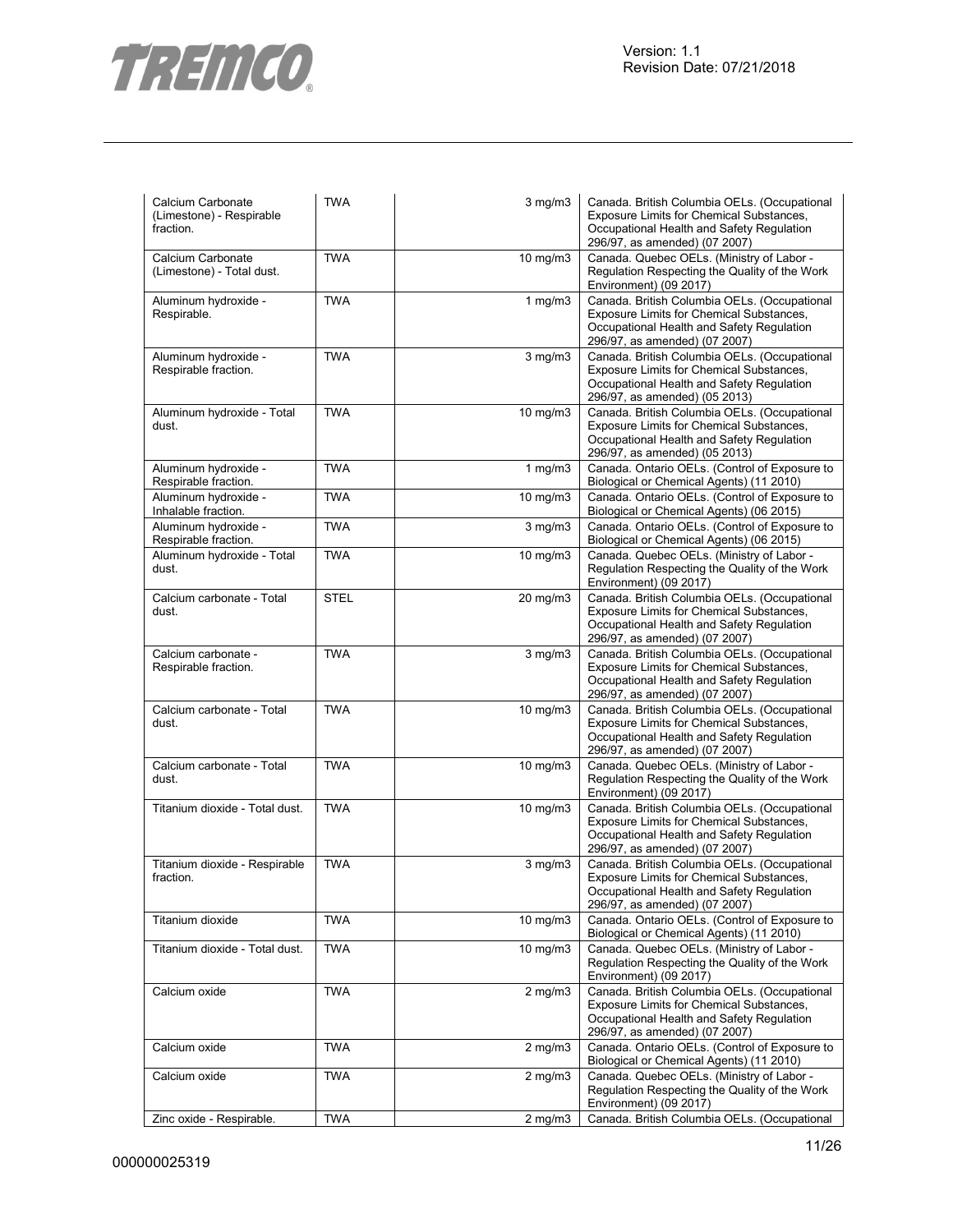

|                                                                      |             |                | <b>Exposure Limits for Chemical Substances,</b><br>Occupational Health and Safety Regulation<br>296/97, as amended) (07 2007)                                          |
|----------------------------------------------------------------------|-------------|----------------|------------------------------------------------------------------------------------------------------------------------------------------------------------------------|
|                                                                      | <b>STEL</b> | 10 mg/m3       | Canada. British Columbia OELs. (Occupational<br>Exposure Limits for Chemical Substances,<br>Occupational Health and Safety Regulation<br>296/97, as amended) (07 2007) |
| Zinc oxide - Respirable<br>fraction.                                 | <b>TWA</b>  | $2$ mg/m $3$   | Canada. Ontario OELs. (Control of Exposure to<br>Biological or Chemical Agents) (11 2010)                                                                              |
|                                                                      | <b>STEL</b> | 10 mg/m3       | Canada. Ontario OELs. (Control of Exposure to<br>Biological or Chemical Agents) (11 2010)                                                                              |
| Zinc oxide - Fume.                                                   | <b>TWA</b>  | $5$ mg/m $3$   | Canada. Quebec OELs. (Ministry of Labor -<br>Regulation Respecting the Quality of the Work<br>Environment) (09 2017)                                                   |
|                                                                      | <b>STEL</b> | 10 mg/m3       | Canada. Quebec OELs. (Ministry of Labor -<br>Regulation Respecting the Quality of the Work<br>Environment) (09 2017)                                                   |
| Zinc oxide - Total dust.                                             | <b>TWA</b>  | 10 mg/m3       | Canada. Quebec OELs. (Ministry of Labor -<br>Regulation Respecting the Quality of the Work<br>Environment) (09 2017)                                                   |
| Hydrotreated heavy<br>naphthenic distillate - Mist.                  | <b>TWA</b>  | $0.2$ mg/m $3$ | Canada. British Columbia OELs. (Occupational<br>Exposure Limits for Chemical Substances,<br>Occupational Health and Safety Regulation<br>296/97, as amended) (05 2013) |
|                                                                      | <b>TWA</b>  | 1 $mg/m3$      | Canada. British Columbia OELs. (Occupational<br>Exposure Limits for Chemical Substances,<br>Occupational Health and Safety Regulation<br>296/97, as amended) (05 2013) |
| Hydrotreated heavy<br>naphthenic distillate -<br>Inhalable fraction. | <b>TWA</b>  | $5$ mg/m $3$   | Canada. Ontario OELs. (Control of Exposure to<br>Biological or Chemical Agents) (06 2015)                                                                              |
|                                                                      | <b>TWA</b>  | 5 mg/m3        | Canada. Ontario OELs. (Control of Exposure to<br>Biological or Chemical Agents) (06 2015)                                                                              |
| Hydrotreated heavy<br>naphthenic distillate - Mist.                  | <b>STEL</b> | 10 mg/m3       | Canada. Quebec OELs. (Ministry of Labor -<br>Regulation Respecting the Quality of the Work<br>Environment) (09 2017)                                                   |
|                                                                      | <b>TWA</b>  | $5$ mg/m $3$   | Canada. Quebec OELs. (Ministry of Labor -<br>Regulation Respecting the Quality of the Work<br>Environment) (09 2017)                                                   |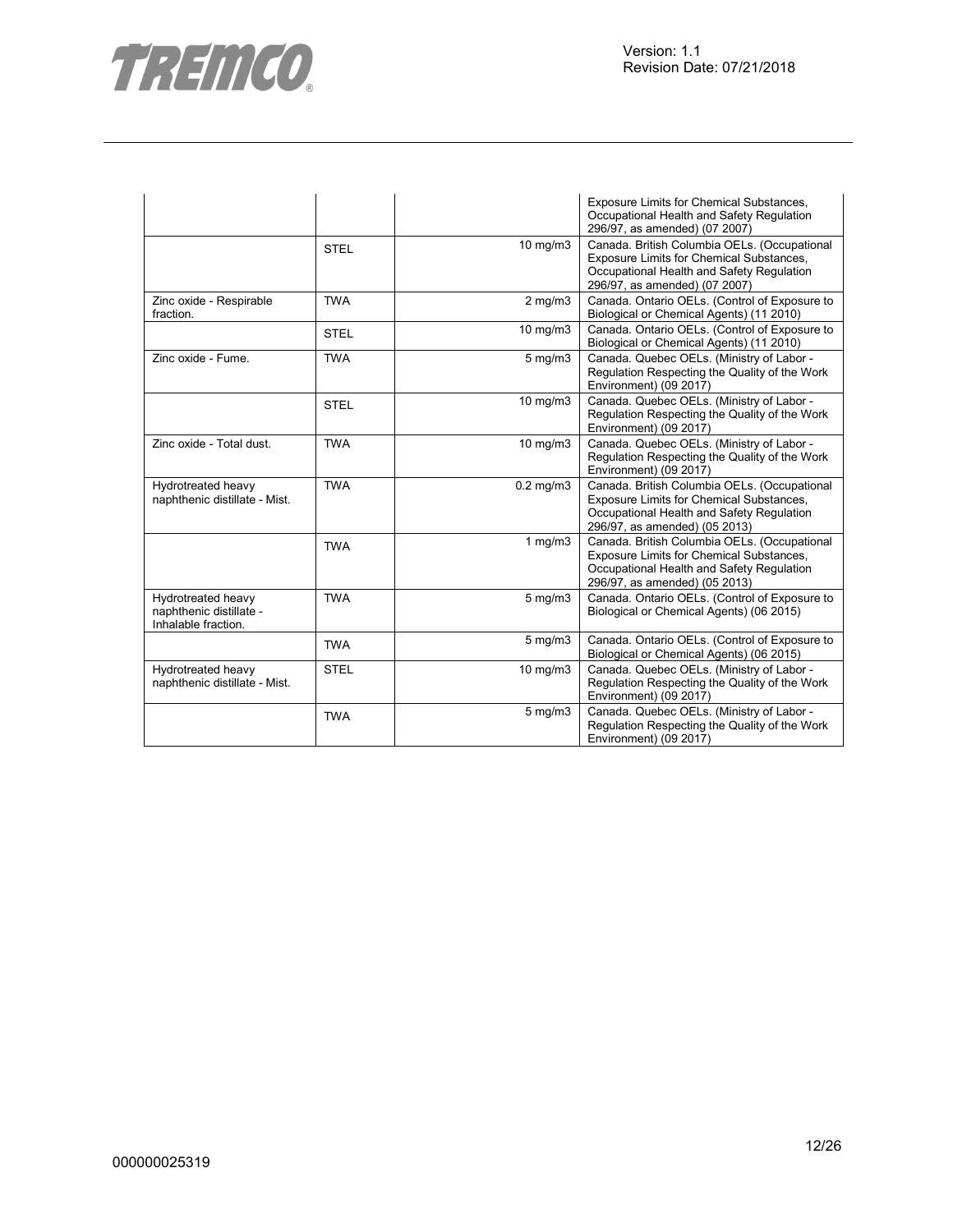

| Carbon Black - Inhalable                                              | <b>TWA</b> | $3$ mg/m $3$       | Canada. British Columbia OELs. (Occupational<br>Exposure Limits for Chemical Substances,<br>Occupational Health and Safety Regulation<br>296/97, as amended) (09 2011) |
|-----------------------------------------------------------------------|------------|--------------------|------------------------------------------------------------------------------------------------------------------------------------------------------------------------|
| Carbon Black - Inhalable<br>fraction.                                 | <b>TWA</b> | $3$ mg/m $3$       | Canada. Ontario OELs. (Control of Exposure to<br>Biological or Chemical Agents) (06 2015)                                                                              |
| Carbon Black                                                          | <b>TWA</b> | $3.5 \text{ mg/m}$ | Canada. Quebec OELs. (Ministry of Labor -<br>Regulation Respecting the Quality of the Work<br>Environment) (09 2017)                                                   |
| Amorphous silica - Total                                              | <b>TWA</b> | $4$ mg/m $3$       | Canada. British Columbia OELs. (Occupational<br>Exposure Limits for Chemical Substances,<br>Occupational Health and Safety Regulation<br>296/97, as amended) (07 2007) |
| Amorphous silica -<br>Respirable.                                     | <b>TWA</b> | $1.5$ mg/m $3$     | Canada. British Columbia OELs. (Occupational<br>Exposure Limits for Chemical Substances,<br>Occupational Health and Safety Regulation<br>296/97, as amended) (07 2007) |
| Amorphous silica -<br>Respirable dust.                                | <b>TWA</b> | $6$ mg/m $3$       | Canada. Quebec OELs. (Ministry of Labor -<br>Regulation Respecting the Quality of the Work<br>Environment) (09 2017)                                                   |
| Crystalline Silica (Quartz)/<br>Silica Sand - Respirable<br>fraction. | <b>TWA</b> | 0.025 mg/m3        | Canada. British Columbia OELs. (Occupational<br>Exposure Limits for Chemical Substances,<br>Occupational Health and Safety Regulation<br>296/97, as amended) (07 2007) |
| Crystalline Silica (Quartz)/<br>Silica Sand - Respirable<br>fraction. | <b>TWA</b> | $0.10$ mg/m $3$    | Canada. Ontario OELs. (Control of Exposure to<br>Biological or Chemical Agents) (06 2015)                                                                              |
| Crystalline Silica (Quartz)/<br>Silica Sand - Respirable dust.        | <b>TWA</b> | $0.1$ mg/m $3$     | Canada. Quebec OELs. (Ministry of Labor -<br>Regulation Respecting the Quality of the Work<br>Environment) (09 2017)                                                   |
| Dolomite - Respirable<br>fraction.                                    | <b>TWA</b> | $3$ mg/m $3$       | Canada. British Columbia OELs. (Occupational<br>Exposure Limits for Chemical Substances,<br>Occupational Health and Safety Regulation<br>296/97, as amended) (05 2013) |
| Dolomite - Total dust.                                                | <b>TWA</b> | 10 mg/m3           | Canada. British Columbia OELs. (Occupational<br>Exposure Limits for Chemical Substances,<br>Occupational Health and Safety Regulation<br>296/97, as amended) (05 2013) |
| Dolomite - Respirable<br>fraction.                                    | <b>TWA</b> | $3$ mg/m $3$       | Canada. Ontario OELs. (Control of Exposure to<br>Biological or Chemical Agents) (06 2015)                                                                              |
| Dolomite - Inhalable fraction.                                        | <b>TWA</b> | $10 \text{ mg/m}$  | Canada. Ontario OELs. (Control of Exposure to<br>Biological or Chemical Agents) (06 2015)                                                                              |
| Dolomite - Total dust.                                                | <b>TWA</b> | 10 mg/m3           | Canada. Quebec OELs. (Ministry of Labor -<br>Regulation Respecting the Quality of the Work<br>Environment) (09 2017)                                                   |
| Magnesite - Total dust.                                               | <b>TWA</b> | 10 mg/m3           | Canada. Quebec OELs. (Ministry of Labor -<br>Regulation Respecting the Quality of the Work<br>Environment) (09 2017)                                                   |
| Aluminum oxide - Respirable.                                          | <b>TWA</b> | $1$ mg/m $3$       | Canada. British Columbia OELs. (Occupational<br>Exposure Limits for Chemical Substances,<br>Occupational Health and Safety Regulation<br>296/97, as amended) (07 2007) |
| Aluminum oxide - Total dust.                                          | <b>TWA</b> | 10 mg/m3           | Canada. British Columbia OELs. (Occupational<br>Exposure Limits for Chemical Substances,<br>Occupational Health and Safety Regulation<br>296/97, as amended) (05 2013) |
| Aluminum oxide - Respirable<br>fraction.                              | <b>TWA</b> | $3$ mg/m $3$       | Canada. British Columbia OELs. (Occupational<br>Exposure Limits for Chemical Substances,<br>Occupational Health and Safety Regulation<br>296/97, as amended) (05 2013) |
| Aluminum oxide - Respirable<br>fraction.                              | <b>TWA</b> | 1 $mg/m3$          | Canada. Ontario OELs. (Control of Exposure to<br>Biological or Chemical Agents) (11 2010)                                                                              |
| Aluminum oxide - Inhalable<br>fraction.                               | <b>TWA</b> | 10 mg/m3           | Canada. Ontario OELs. (Control of Exposure to<br>Biological or Chemical Agents) (06 2015)                                                                              |
| Aluminum oxide - Respirable<br>fraction.                              | <b>TWA</b> | $3$ mg/m $3$       | Canada. Ontario OELs. (Control of Exposure to<br>Biological or Chemical Agents) (06 2015)                                                                              |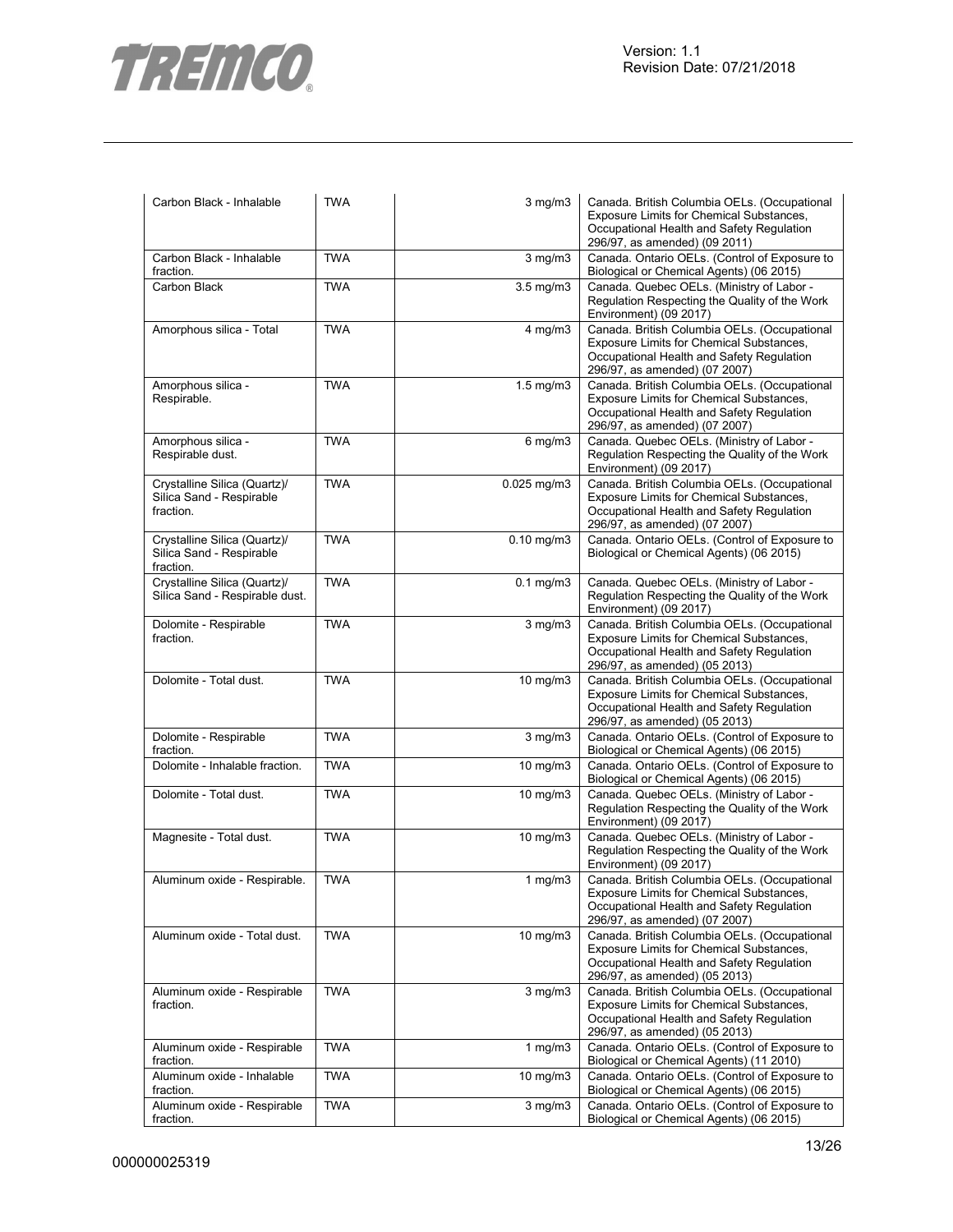

| Aluminum oxide - Total dust.<br>- as Al | <b>TWA</b>  | 10 mg/m3         | Canada. Quebec OELs. (Ministry of Labor -<br>Regulation Respecting the Quality of the Work<br>Environment) (09 2017)                                                   |
|-----------------------------------------|-------------|------------------|------------------------------------------------------------------------------------------------------------------------------------------------------------------------|
| Stearic acid                            | <b>TWA</b>  | 10 mg/m3         | Canada. British Columbia OELs. (Occupational<br>Exposure Limits for Chemical Substances,<br>Occupational Health and Safety Regulation<br>296/97, as amended) (07 2007) |
| Stearic acid                            | <b>TWA</b>  | 10 mg/m3         | Canada. Ontario OELs. (Control of Exposure to<br>Biological or Chemical Agents) (11 2010)                                                                              |
| Iron oxide - Total dust.                | <b>TWA</b>  | 10 mg/m3         | Canada. British Columbia OELs. (Occupational<br>Exposure Limits for Chemical Substances,<br>Occupational Health and Safety Regulation<br>296/97, as amended) (07 2007) |
| Iron oxide - Dust. - as Fe              | <b>TWA</b>  | $5 \text{ mg/m}$ | Canada. British Columbia OELs. (Occupational<br>Exposure Limits for Chemical Substances,<br>Occupational Health and Safety Regulation<br>296/97, as amended) (07 2007) |
| Iron oxide - Fume. - as Fe              | <b>STEL</b> | 10 mg/m3         | Canada. British Columbia OELs. (Occupational<br>Exposure Limits for Chemical Substances,<br>Occupational Health and Safety Regulation<br>296/97, as amended) (07 2007) |
| Iron oxide - Respirable<br>fraction.    | <b>TWA</b>  | $3$ mg/m $3$     | Canada. British Columbia OELs. (Occupational<br>Exposure Limits for Chemical Substances,<br>Occupational Health and Safety Regulation<br>296/97, as amended) (07 2007) |
| Iron oxide - Fume. - as Fe              | <b>TWA</b>  | $5 \text{ mg/m}$ | Canada. British Columbia OELs. (Occupational<br>Exposure Limits for Chemical Substances,<br>Occupational Health and Safety Regulation<br>296/97, as amended) (07 2007) |
| Iron oxide - Respirable<br>fraction.    | <b>TWA</b>  | $5$ mg/m $3$     | Canada. Ontario OELs. (Control of Exposure to<br>Biological or Chemical Agents) (11 2010)                                                                              |
| Iron oxide - Total dust.                | <b>TWA</b>  | 10 mg/m3         | Canada. Quebec OELs. (Ministry of Labor -<br>Regulation Respecting the Quality of the Work<br>Environment) (09 2017)                                                   |
| Iron oxide - Dust and fume. -<br>as Fe  | <b>TWA</b>  | $5$ mg/m $3$     | Canada. Quebec OELs. (Ministry of Labor -<br>Regulation Respecting the Quality of the Work<br>Environment) (09 2017)                                                   |
| Dibutyl tin dilaurate - as Sn           | <b>STEL</b> | $0.2$ mg/m $3$   | Canada. British Columbia OELs. (Occupational<br>Exposure Limits for Chemical Substances,<br>Occupational Health and Safety Regulation<br>296/97, as amended) (07 2007) |
|                                         | <b>TWA</b>  | $0.1$ mg/m $3$   | Canada. British Columbia OELs. (Occupational<br>Exposure Limits for Chemical Substances,<br>Occupational Health and Safety Regulation<br>296/97, as amended) (07 2007) |
| Dibutyl tin dilaurate - as Sn           | <b>TWA</b>  | $0.1$ mg/m $3$   | Canada. Ontario OELs. (Control of Exposure to<br>Biological or Chemical Agents) (11 2010)                                                                              |
| Dibutyl tin dilaurate - as Sn           | <b>STEL</b> | $0.2$ mg/m $3$   | Canada. Quebec OELs. (Ministry of Labor -<br>Regulation Respecting the Quality of the Work<br>Environment) (09 2017)                                                   |
|                                         | <b>TWA</b>  | $0.1$ mg/m $3$   | Canada. Quebec OELs. (Ministry of Labor -<br>Regulation Respecting the Quality of the Work<br>Environment) (09 2017)                                                   |
| Zirconium 2-ethylhexanoate -<br>as Zr   | <b>STEL</b> | 10 mg/m3         | Canada. British Columbia OELs. (Occupational<br>Exposure Limits for Chemical Substances,<br>Occupational Health and Safety Regulation<br>296/97, as amended) (07 2007) |
|                                         | <b>TWA</b>  | $5 \text{ mg/m}$ | Canada. British Columbia OELs. (Occupational<br>Exposure Limits for Chemical Substances,<br>Occupational Health and Safety Regulation<br>296/97, as amended) (07 2007) |
| Zirconium 2-ethylhexanoate -<br>as Zr   | <b>TWA</b>  | $5 \text{ mg/m}$ | Canada. Ontario OELs. (Control of Exposure to<br>Biological or Chemical Agents) (11 2010)                                                                              |
|                                         | <b>STEL</b> | $10$ mg/m $3$    | Canada. Ontario OELs. (Control of Exposure to<br>Biological or Chemical Agents) (11 2010)                                                                              |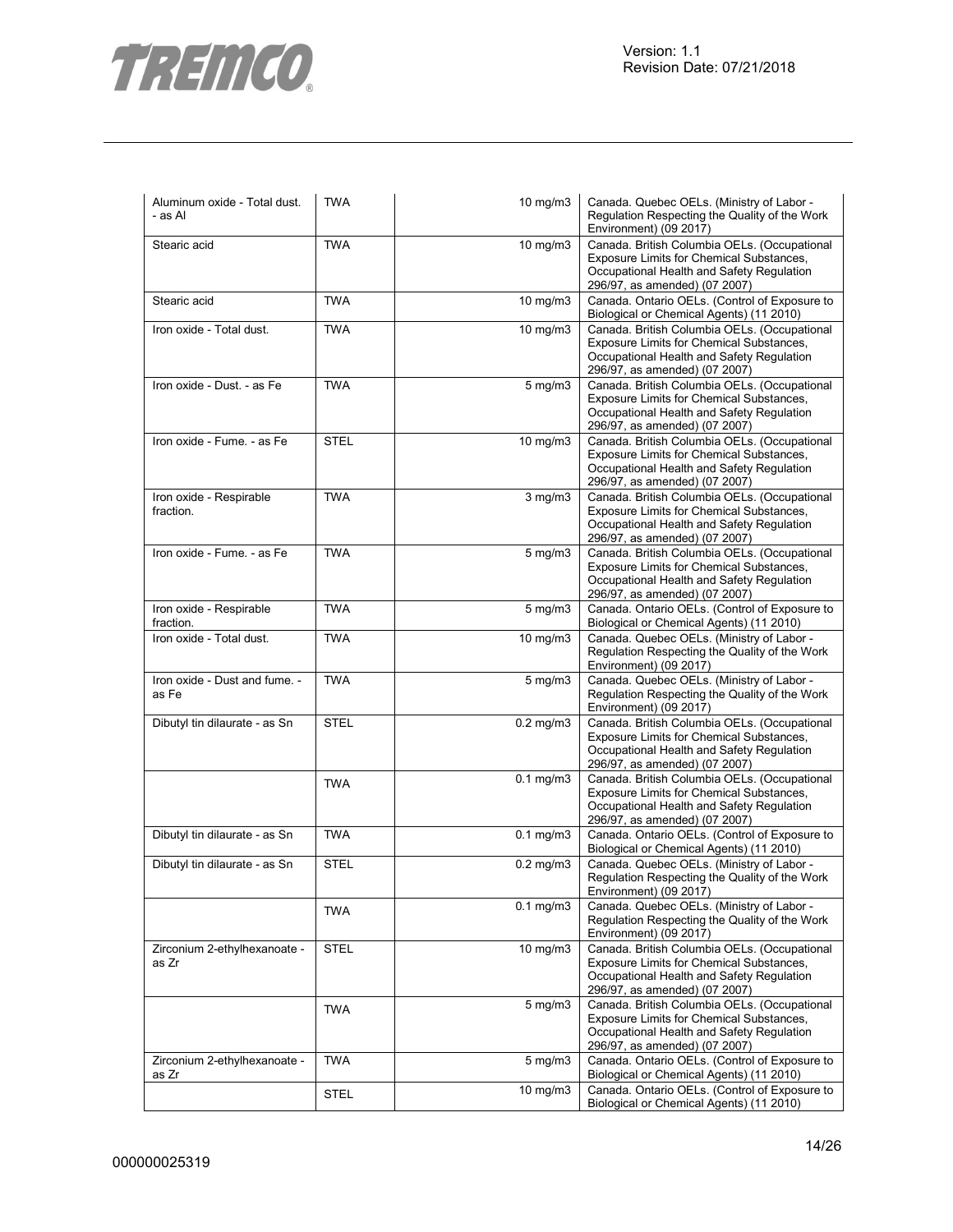

| Zirconium 2-ethylhexanoate -<br>as Zr | <b>TWA</b>  |           | $5 \text{ mg/m}$        | Canada. Quebec OELs. (Ministry of Labor -<br>Regulation Respecting the Quality of the Work<br>Environment) (09 2017)                                                   |
|---------------------------------------|-------------|-----------|-------------------------|------------------------------------------------------------------------------------------------------------------------------------------------------------------------|
|                                       | <b>STEL</b> |           | 10 mg/m3                | Canada. Quebec OELs. (Ministry of Labor -<br>Regulation Respecting the Quality of the Work<br>Environment) (09 2017)                                                   |
| Dipropylene glycol methyl<br>ether    | <b>TWA</b>  | $100$ ppm |                         | Canada. British Columbia OELs. (Occupational<br>Exposure Limits for Chemical Substances,<br>Occupational Health and Safety Regulation<br>296/97, as amended) (07 2007) |
|                                       | <b>STEL</b> | $150$ ppm |                         | Canada. British Columbia OELs. (Occupational<br>Exposure Limits for Chemical Substances,<br>Occupational Health and Safety Regulation<br>296/97, as amended) (07 2007) |
| Dipropylene glycol methyl<br>ether    | <b>TWA</b>  | $100$ ppm |                         | Canada. Ontario OELs. (Control of Exposure to<br>Biological or Chemical Agents) (11 2010)                                                                              |
|                                       | <b>STEL</b> | $150$ ppm |                         | Canada. Ontario OELs. (Control of Exposure to<br>Biological or Chemical Agents) (11 2010)                                                                              |
| Dipropylene glycol methyl<br>ether    | <b>STEL</b> | $150$ ppm | 909 mg/m3               | Canada. Quebec OELs. (Ministry of Labor -<br>Regulation Respecting the Quality of the Work<br>Environment) (09 2017)                                                   |
|                                       | <b>TWA</b>  | $100$ ppm | 606 mg/m3               | Canada. Quebec OELs. (Ministry of Labor -<br>Regulation Respecting the Quality of the Work<br>Environment) (09 2017)                                                   |
| - Total                               | <b>TWA</b>  |           | $4$ mg/m $3$            | Canada. British Columbia OELs. (Occupational<br>Exposure Limits for Chemical Substances,<br>Occupational Health and Safety Regulation<br>296/97, as amended) (07 2007) |
| - Respirable.                         | <b>TWA</b>  |           | $1.5 \text{ mg/m}$      | Canada. British Columbia OELs. (Occupational<br>Exposure Limits for Chemical Substances,<br>Occupational Health and Safety Regulation<br>296/97, as amended) (07 2007) |
| - Respirable dust.                    | <b>TWA</b>  |           | $6$ mg/m $3$            | Canada. Quebec OELs. (Ministry of Labor -<br>Regulation Respecting the Quality of the Work<br>Environment) (09 2017)                                                   |
| Phosphoric acid                       | <b>TWA</b>  |           | 1 $mg/m3$               | Canada. British Columbia OELs. (Occupational<br>Exposure Limits for Chemical Substances,<br>Occupational Health and Safety Regulation<br>296/97, as amended) (07 2007) |
|                                       | <b>STEL</b> |           | $3$ mg/m $3$            | Canada. British Columbia OELs. (Occupational<br>Exposure Limits for Chemical Substances,<br>Occupational Health and Safety Regulation<br>296/97, as amended) (07 2007) |
| Phosphoric acid                       | <b>TWA</b>  |           | 1 $mg/m3$               | Canada. Ontario OELs. (Control of Exposure to<br>Biological or Chemical Agents) (11 2010)                                                                              |
|                                       | <b>STEL</b> |           | $3$ mg/m $3$            | Canada. Ontario OELs. (Control of Exposure to<br>Biological or Chemical Agents) (11 2010)                                                                              |
| Phosphoric acid                       | <b>STEL</b> |           | $\overline{3}$ mg/m $3$ | Canada. Quebec OELs. (Ministry of Labor -<br>Regulation Respecting the Quality of the Work<br>Environment) (09 2017)                                                   |
|                                       | <b>TWA</b>  |           | $1$ mg/m $3$            | Canada. Quebec OELs. (Ministry of Labor -<br>Regulation Respecting the Quality of the Work<br>Environment) (09 2017)                                                   |
| Propionic acid                        | <b>TWA</b>  | 10 ppm    |                         | Canada. British Columbia OELs. (Occupational<br>Exposure Limits for Chemical Substances,<br>Occupational Health and Safety Regulation<br>296/97, as amended) (07 2007) |
| Propionic acid                        | <b>TWA</b>  | 10 ppm    |                         | Canada. Ontario OELs. (Control of Exposure to<br>Biological or Chemical Agents) (11 2010)                                                                              |
| Propionic acid                        | <b>TWA</b>  | 10 ppm    | 30 mg/m3                | Canada. Quebec OELs. (Ministry of Labor -<br>Regulation Respecting the Quality of the Work<br>Environment) (09 2017)                                                   |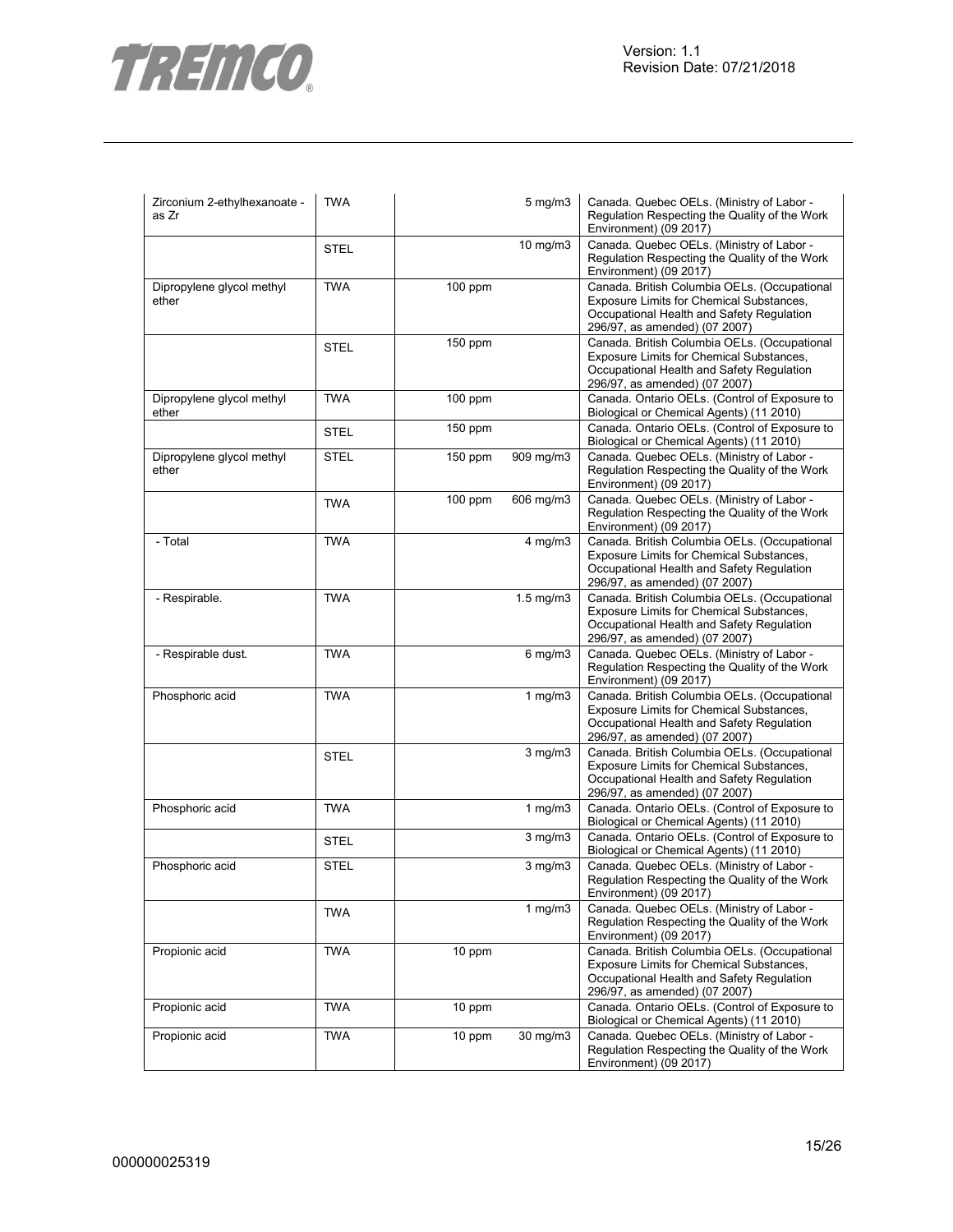

| Observe good industrial hygiene practices. Observe occupational exposure<br>limits and minimize the risk of inhalation of vapors and mist. Mechanical<br>ventilation or local exhaust ventilation may be required.                                                                                                                                                                                                                                                           |
|------------------------------------------------------------------------------------------------------------------------------------------------------------------------------------------------------------------------------------------------------------------------------------------------------------------------------------------------------------------------------------------------------------------------------------------------------------------------------|
| Individual protection measures, such as personal protective equipment                                                                                                                                                                                                                                                                                                                                                                                                        |
| Provide easy access to water supply and eye wash facilities. Good general<br>ventilation (typically 10 air changes per hour) should be used. Ventilation<br>rates should be matched to conditions. If applicable, use process<br>enclosures, local exhaust ventilation, or other engineering controls to<br>maintain airborne levels below recommended exposure limits. If exposure<br>limits have not been established, maintain airborne levels to an acceptable<br>level. |
| Wear safety glasses with side shields (or goggles).                                                                                                                                                                                                                                                                                                                                                                                                                          |
| Use suitable protective gloves if risk of skin contact.                                                                                                                                                                                                                                                                                                                                                                                                                      |
| Wear suitable protective clothing. Wear chemical-resistant gloves,<br>footwear, and protective clothing appropriate for the risk of exposure.<br>Contact health and safety professional or manufacturer for specific<br>information.                                                                                                                                                                                                                                         |
| In case of inadequate ventilation use suitable respirator. Seek advice from<br>local supervisor.                                                                                                                                                                                                                                                                                                                                                                             |
| Observe good industrial hygiene practices. Wash hands before breaks and<br>immediately after handling the product. Avoid contact with eyes. Wash<br>contaminated clothing before reuse. Avoid contact with skin.                                                                                                                                                                                                                                                             |
|                                                                                                                                                                                                                                                                                                                                                                                                                                                                              |

# **9. Physical and chemical properties**

# **Appearance**

| <b>Physical state:</b>                                | liquid             |
|-------------------------------------------------------|--------------------|
| Form:                                                 | liquid             |
| Color:                                                | Gray               |
| Odor:                                                 | Mild               |
| Odor threshold:                                       | No data available. |
| pH:                                                   | No data available. |
| Melting point/freezing point:                         | No data available. |
| Initial boiling point and boiling range:              | 100 °C 212 °F      |
| <b>Flash Point:</b>                                   | 200 °C 392 °F      |
| <b>Evaporation rate:</b>                              | Slower than Ether  |
| Flammability (solid, gas):                            | No                 |
| Upper/lower limit on flammability or explosive limits |                    |
| Flammability limit - upper (%):                       | No data available. |
| Flammability limit - lower (%):                       | No data available. |
| Explosive limit - upper (%):                          | No data available. |
| Explosive limit - lower (%):                          | No data available. |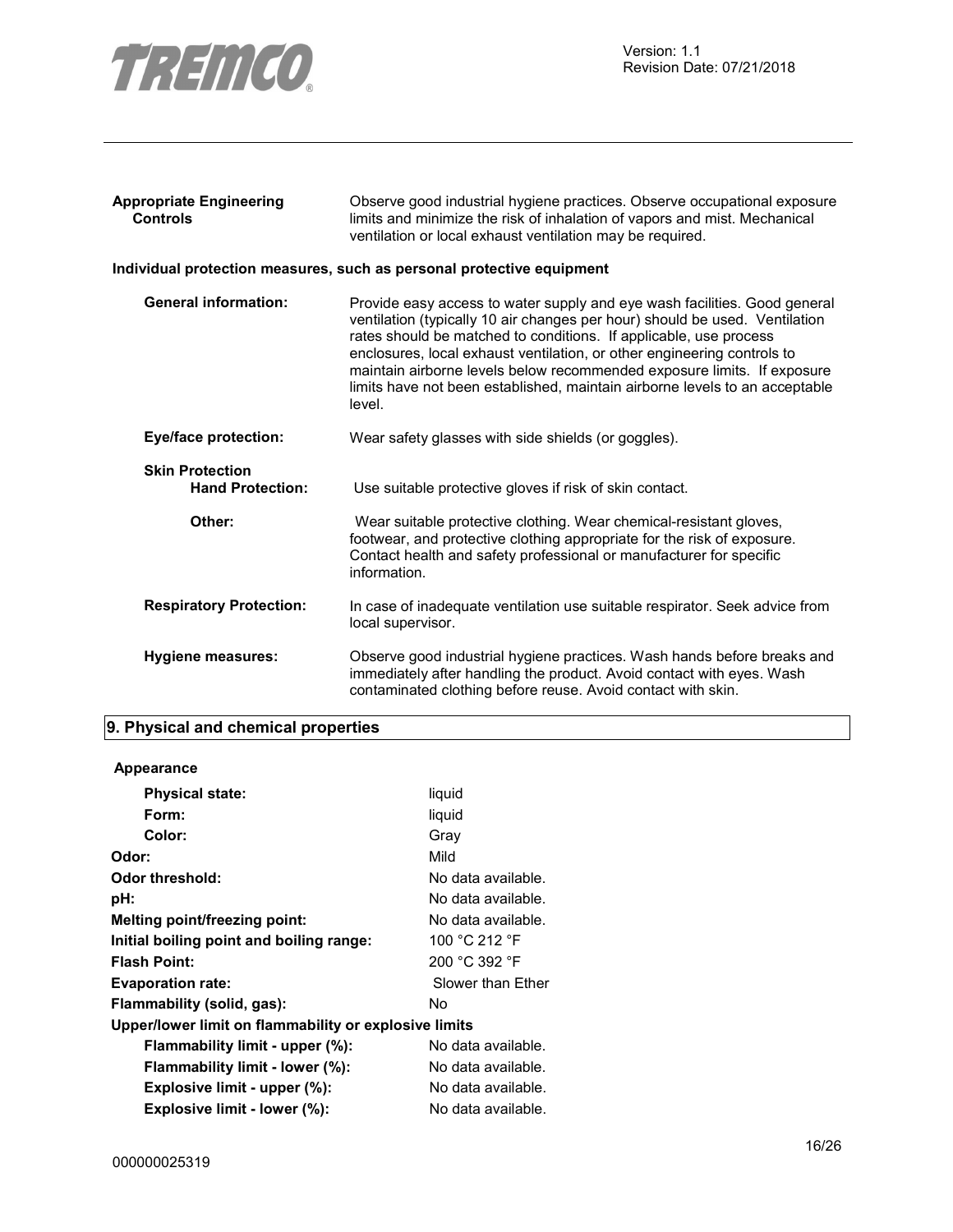

| Vapor pressure:                          | No data available.                                                                             |
|------------------------------------------|------------------------------------------------------------------------------------------------|
| Vapor density:                           | Vapors are heavier than air and may travel along the floor and<br>in the bottom of containers. |
| <b>Relative density:</b>                 | 1.462                                                                                          |
| Solubility(ies)                          |                                                                                                |
| Solubility in water:                     | Soluble                                                                                        |
| Solubility (other):                      | No data available.                                                                             |
| Partition coefficient (n-octanol/water): | No data available.                                                                             |
| Auto-ignition temperature:               | No data available.                                                                             |
| Decomposition temperature:               | No data available.                                                                             |
| <b>Viscosity:</b>                        | No data available.                                                                             |

# **10. Stability and reactivity**

| <b>Reactivity:</b>                          | No data available.                                                                                 |
|---------------------------------------------|----------------------------------------------------------------------------------------------------|
| <b>Chemical Stability:</b>                  | Material is stable under normal conditions.                                                        |
| Possibility of hazardous<br>reactions:      | No data available.                                                                                 |
| Conditions to avoid:                        | Avoid heat or contamination.                                                                       |
| Incompatible Materials:                     | Strong acids. Strong bases.                                                                        |
| <b>Hazardous Decomposition</b><br>Products: | Thermal decomposition or combustion may liberate carbon oxides and<br>other toxic gases or vapors. |

# **11. Toxicological information**

| Information on likely routes of exposure<br>Inhalation: | In high concentrations, vapors, fumes or mists may irritate nose, throat and<br>mucus membranes. |
|---------------------------------------------------------|--------------------------------------------------------------------------------------------------|
| <b>Skin Contact:</b>                                    | May be harmful in contact with skin. Causes skin irritation.                                     |
| Eye contact:                                            | Causes serious eye irritation.                                                                   |
| Ingestion:                                              | May be harmful if swallowed.                                                                     |
|                                                         | Symptoms related to the physical, chemical and toxicological characteristics                     |
| Inhalation:                                             | No data available.                                                                               |
| <b>Skin Contact:</b>                                    | No data available.                                                                               |
| Eye contact:                                            | No data available.                                                                               |
| Ingestion:                                              | No data available.                                                                               |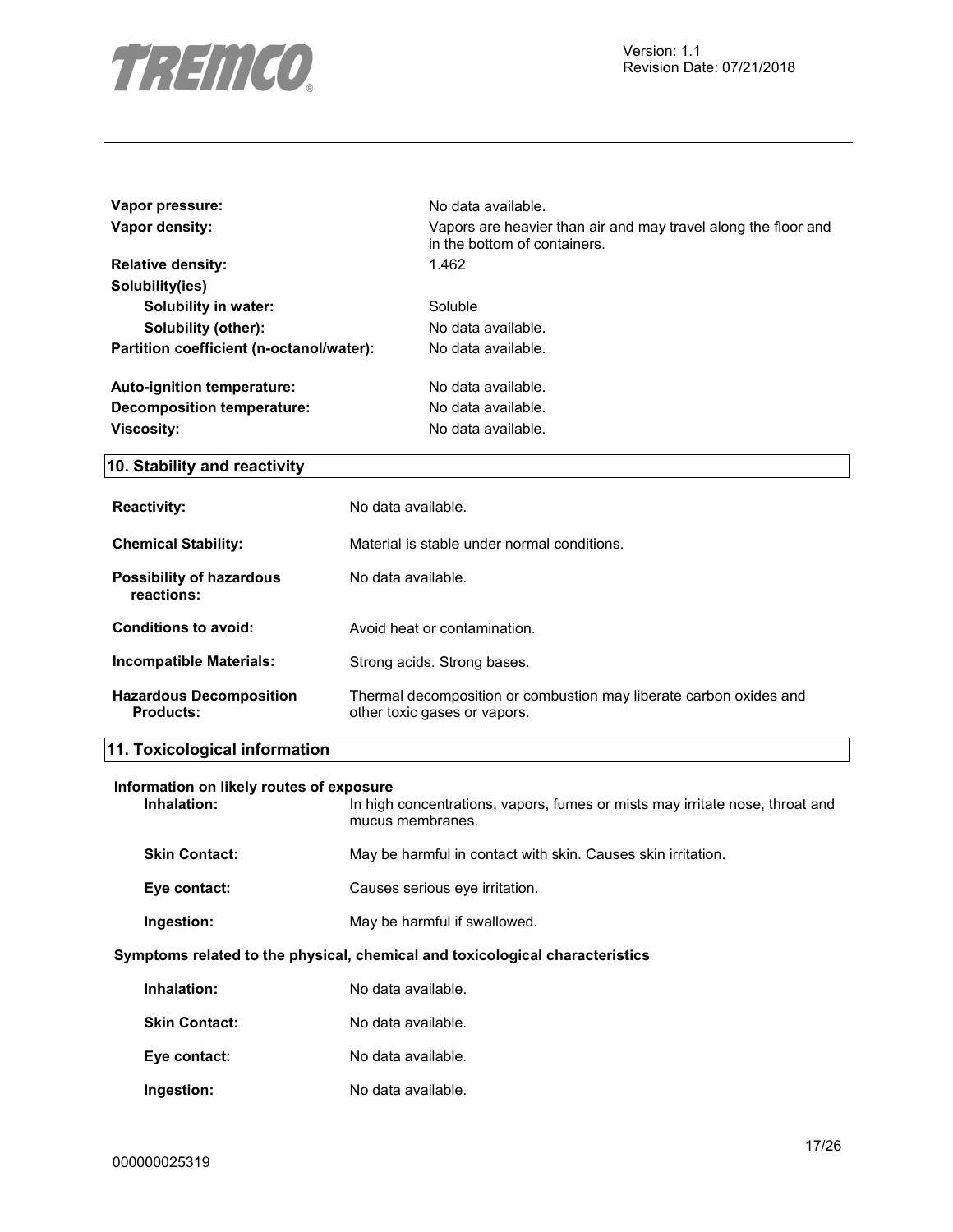

# **Information on toxicological effects**

# **Acute toxicity (list all possible routes of exposure)**

| Oral<br><b>Product:</b>                       | Not classified for acute toxicity based on available data. |
|-----------------------------------------------|------------------------------------------------------------|
| <b>Dermal</b><br>Product:                     | Not classified for acute toxicity based on available data. |
| <b>Inhalation</b><br>Product:                 | ATEmix: 2.61 mg/l                                          |
| <b>Repeated dose toxicity</b><br>Product:     | No data available.                                         |
| Skin Corrosion/Irritation<br><b>Product:</b>  | No data available.                                         |
| Serious Eye Damage/Eye Irritation<br>Product: | No data available.                                         |
| Respiratory or Skin Sensitization<br>Product: | No data available.                                         |
| Carcinogenicity<br><b>Product:</b>            | No data available.                                         |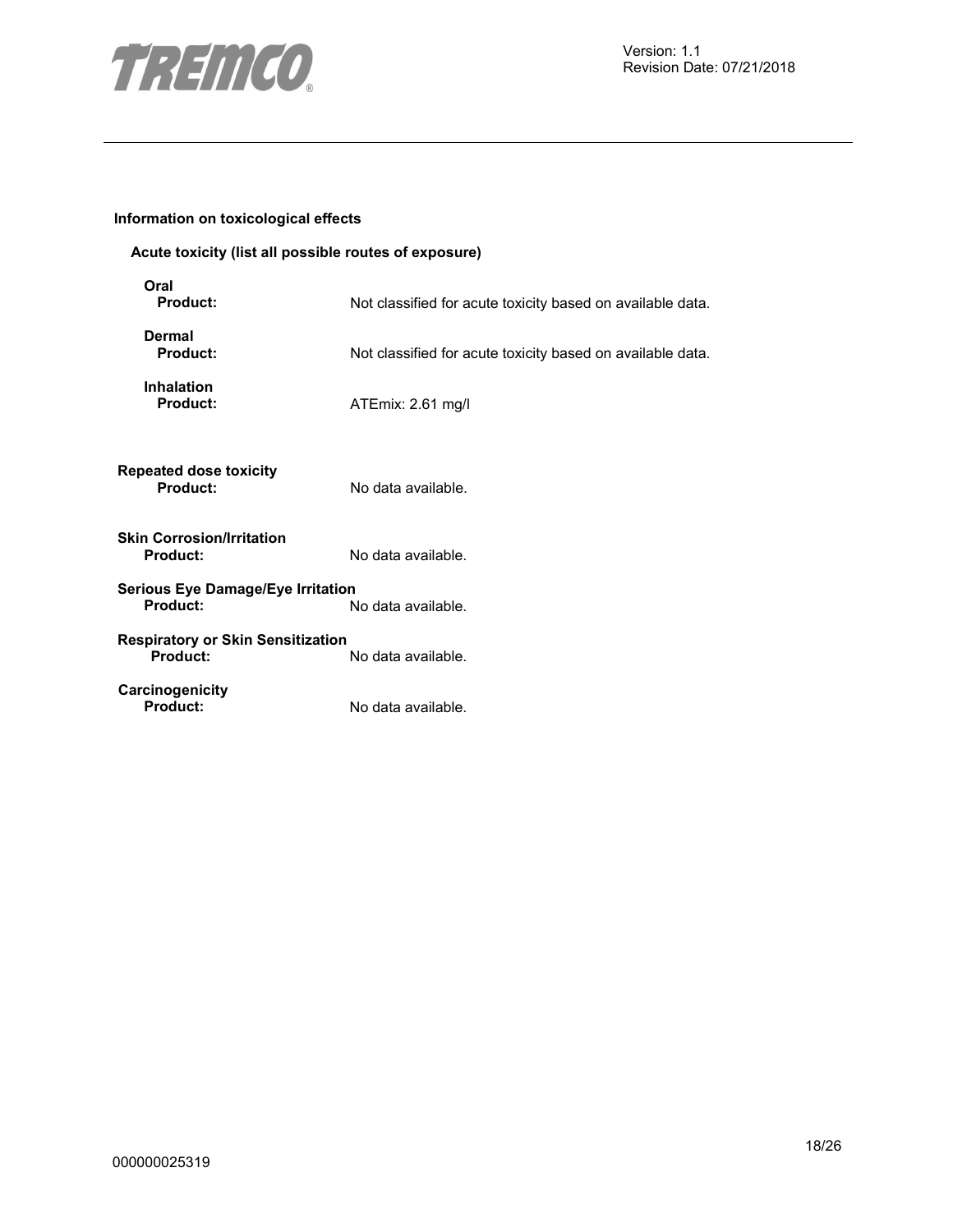

## **IARC Monographs on the Evaluation of Carcinogenic Risks to Humans:**

|                                                                                       | Talc                                           |  | Overall evaluation: Not classifiable as to carcinogenicity to humans. Overall<br>evaluation: Possibly carcinogenic to humans. |
|---------------------------------------------------------------------------------------|------------------------------------------------|--|-------------------------------------------------------------------------------------------------------------------------------|
|                                                                                       | Titanium dioxide                               |  | Overall evaluation: Possibly carcinogenic to humans.                                                                          |
|                                                                                       | Hydrotreated heavy<br>naphthenic distillate    |  | Overall evaluation: Not classifiable as to carcinogenicity to humans. Overall<br>evaluation: Carcinogenic to humans.          |
|                                                                                       | Carbon Black                                   |  | Overall evaluation: Possibly carcinogenic to humans.                                                                          |
|                                                                                       | Crystalline Silica<br>(Quartz)/ Silica<br>Sand |  | Overall evaluation: Carcinogenic to humans.                                                                                   |
| US. National Toxicology Program (NTP) Report on Carcinogens:<br>naphthenic distillate |                                                |  | Hydrotreated heavy Known To Be Human Carcinogen.                                                                              |
|                                                                                       | Crystalline<br>(Quartz)/<br>Silica<br>Sand     |  | Silica Known To Be Human Carcinogen.                                                                                          |
|                                                                                       | Crystalline Silica<br>(Quartz)/ Silica         |  | US. OSHA Specifically Regulated Substances (29 CFR 1910.1001-1050):<br>Cancer                                                 |
|                                                                                       | Sand                                           |  |                                                                                                                               |
| <b>Germ Cell Mutagenicity</b>                                                         |                                                |  |                                                                                                                               |
| In vitro<br><b>Product:</b>                                                           |                                                |  | No data available.                                                                                                            |
| In vivo<br><b>Product:</b>                                                            |                                                |  | No data available.                                                                                                            |
| <b>Reproductive toxicity</b><br>Product:                                              |                                                |  | No data available.                                                                                                            |
| <b>Product:</b>                                                                       |                                                |  | <b>Specific Target Organ Toxicity - Single Exposure</b><br>No data available.                                                 |
| Product:                                                                              |                                                |  | <b>Specific Target Organ Toxicity - Repeated Exposure</b><br>No data available.                                               |
| <b>Aspiration Hazard</b><br><b>Product:</b>                                           |                                                |  | No data available.                                                                                                            |
| Other effects:                                                                        |                                                |  | No data available.                                                                                                            |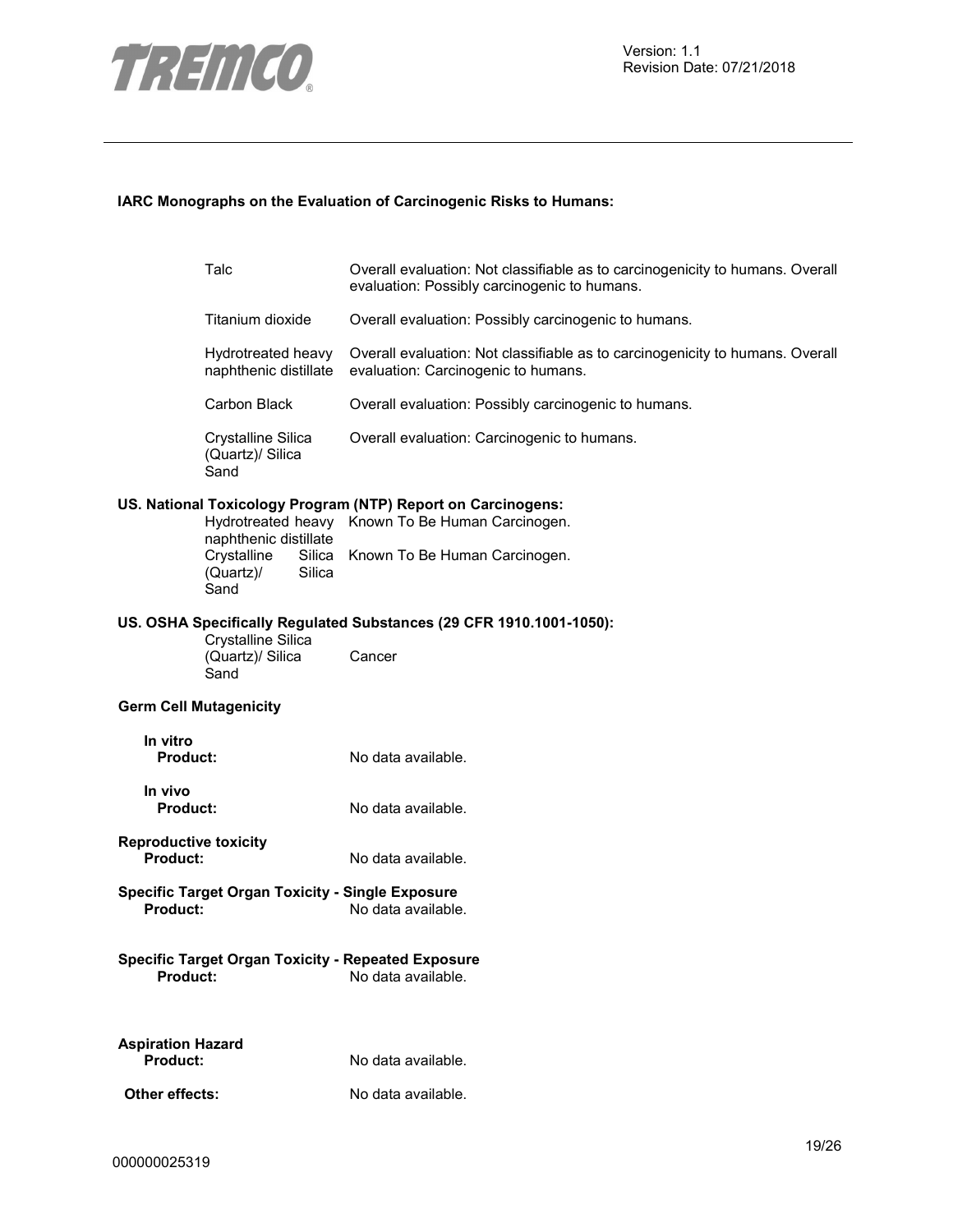

# **12. Ecological information**

# **Ecotoxicity:**

| Acute hazards to the aquatic environment:                                                   |                                                                                                                                                                               |
|---------------------------------------------------------------------------------------------|-------------------------------------------------------------------------------------------------------------------------------------------------------------------------------|
| Fish<br><b>Product:</b>                                                                     | No data available.                                                                                                                                                            |
| <b>Aquatic Invertebrates</b><br>Product:                                                    | No data available.                                                                                                                                                            |
| Chronic hazards to the aquatic environment:                                                 |                                                                                                                                                                               |
| Fish<br><b>Product:</b>                                                                     | No data available.                                                                                                                                                            |
| <b>Aquatic Invertebrates</b><br>Product:                                                    | No data available.                                                                                                                                                            |
| <b>Toxicity to Aquatic Plants</b><br><b>Product:</b>                                        | No data available.                                                                                                                                                            |
| <b>Persistence and Degradability</b>                                                        |                                                                                                                                                                               |
| <b>Biodegradation</b><br>Product:                                                           | No data available.                                                                                                                                                            |
| <b>BOD/COD Ratio</b><br>Product:                                                            | No data available.                                                                                                                                                            |
| <b>Bioaccumulative potential</b><br><b>Bioconcentration Factor (BCF)</b><br><b>Product:</b> | No data available.                                                                                                                                                            |
| Partition Coefficient n-octanol / water (log Kow)<br>Product:                               | No data available.                                                                                                                                                            |
| <b>Mobility in soil:</b>                                                                    | No data available.                                                                                                                                                            |
| Other adverse effects:                                                                      | No data available.                                                                                                                                                            |
| 13. Disposal considerations                                                                 |                                                                                                                                                                               |
| <b>Disposal instructions:</b>                                                               | Dispose of waste at an appropriate treatment and disposal facility in<br>accordance with applicable laws and regulations, and product<br>characteristics at time of disposal. |
| <b>Contaminated Packaging:</b>                                                              | No data available.                                                                                                                                                            |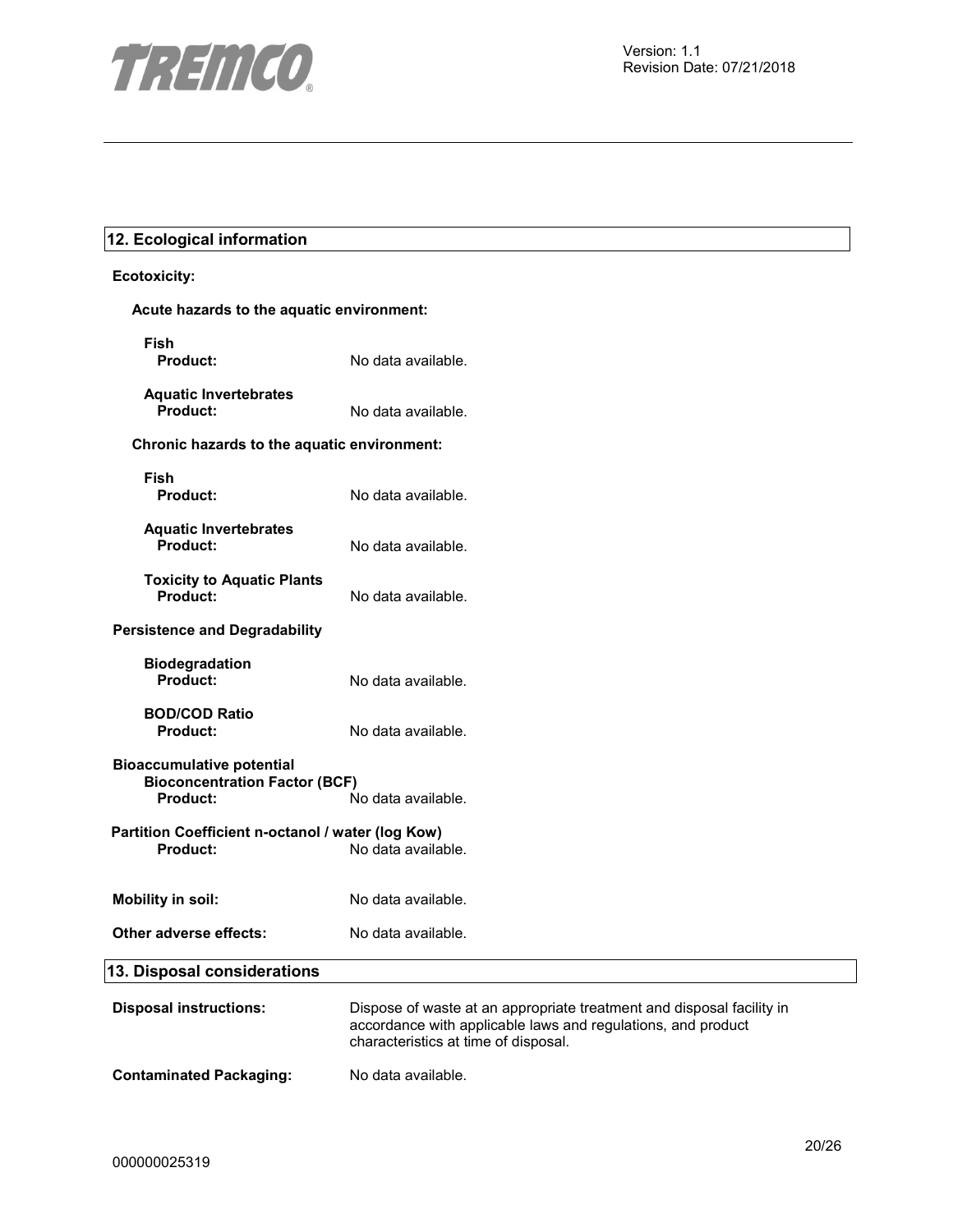

## **14. Transport information**

#### **TDG:**

Not Regulated

# **CFR / DOT:**

Not Regulated

#### **IMDG:**

Not Regulated

#### **15. Regulatory information**

#### **US Federal Regulations**

#### **TSCA Section 12(b) Export Notification (40 CFR 707, Subpt. D)**

None present or none present in regulated quantities.

#### **US. OSHA Specifically Regulated Substances (29 CFR 1910.1001-1050)**

| <b>Chemical Identity</b> |  |
|--------------------------|--|
| Crystalline Silica       |  |

(Quartz)/ Silica Sand

**OSHA hazard(s)** kidney effects lung effects immune system effects Cancer

#### **CERCLA Hazardous Substance List (40 CFR 302.4):**

| <b>Chemical Identity</b> | Reportable quantity |
|--------------------------|---------------------|
| Methyl benzimidazole-2-  | $10$ lbs.           |
| yl carbamate             |                     |
| Phosphoric acid          | 5000 lbs.           |
| Propionic acid           | 5000 lbs.           |

#### **Superfund Amendments and Reauthorization Act of 1986 (SARA)**

#### **Hazard categories**

Immediate (Acute) Health Hazards Delayed (Chronic) Health Hazard Acute toxicity (any route or exposure) Skin Corrosion or Irritation Serious eye damage or eye irritation **Carcinogenicity** 

#### **SARA 302 Extremely Hazardous Substance**

None present or none present in regulated quantities.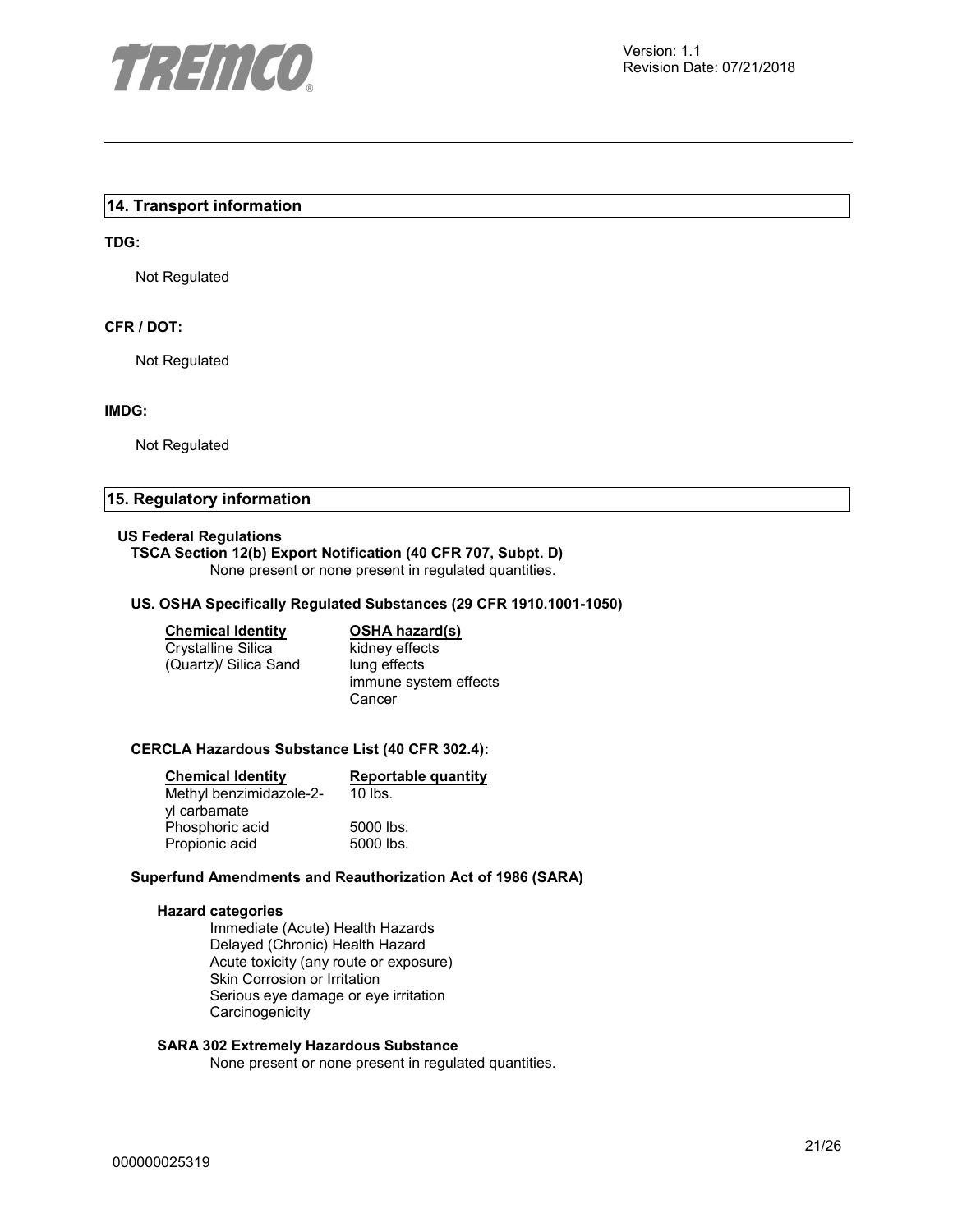

## **SARA 304 Emergency Release Notification Chemical Identity Reportable quantity**

| Zinc oxide            |                                 |           |
|-----------------------|---------------------------------|-----------|
|                       | Methyl benzimidazole-2- 10 lbs. |           |
| yl carbamate          |                                 |           |
| Copper phthalocyanine |                                 |           |
|                       | Phosphoric acid                 | 5000 lbs. |
| Propionic acid        |                                 | 5000 lbs. |

# **SARA 311/312 Hazardous Chemical**

| <b>Chemical Identity</b>      | <b>Threshold Planning Quantity</b> |
|-------------------------------|------------------------------------|
| Low acid filtered neutral oil | 10000 lbs                          |
| Talc                          | 10000 lbs                          |
| Calcium Carbonate             | 10000 lbs                          |
| (Limestone)                   |                                    |
| Aluminum hydroxide            | 10000 lbs                          |
| Calcium carbonate             | 10000 lbs                          |
| Titanium dioxide              | 10000 lbs                          |
| Calcium oxide                 | 10000 lbs                          |
| Zinc oxide                    | 10000 lbs                          |
| Hydrotreated heavy            | 10000 lbs                          |
| naphthenic distillate         |                                    |
| Carbon Black                  | 10000 lbs                          |
| Amorphous silica              | 10000 lbs                          |
| Crystalline Silica (Quartz)/  | 10000 lbs                          |
| Silica Sand                   |                                    |
| Dolomite                      | 10000 lbs                          |
| Magnesite                     | 10000 lbs                          |
| Aluminum oxide                | 10000 lbs                          |

# **SARA 313 (TRI Reporting)**

**Chemical Identity** Zinc oxide

**Clean Air Act (CAA) Section 112(r) Accidental Release Prevention (40 CFR 68.130)**  None present or none present in regulated quantities.

### **Clean Water Act Section 311 Hazardous Substances (40 CFR 117.3)**  None present or none present in regulated quantities.

#### **US State Regulations**

**US. California Proposition 65** 



**WARNING** Cancer - www.P65Warnings.ca.gov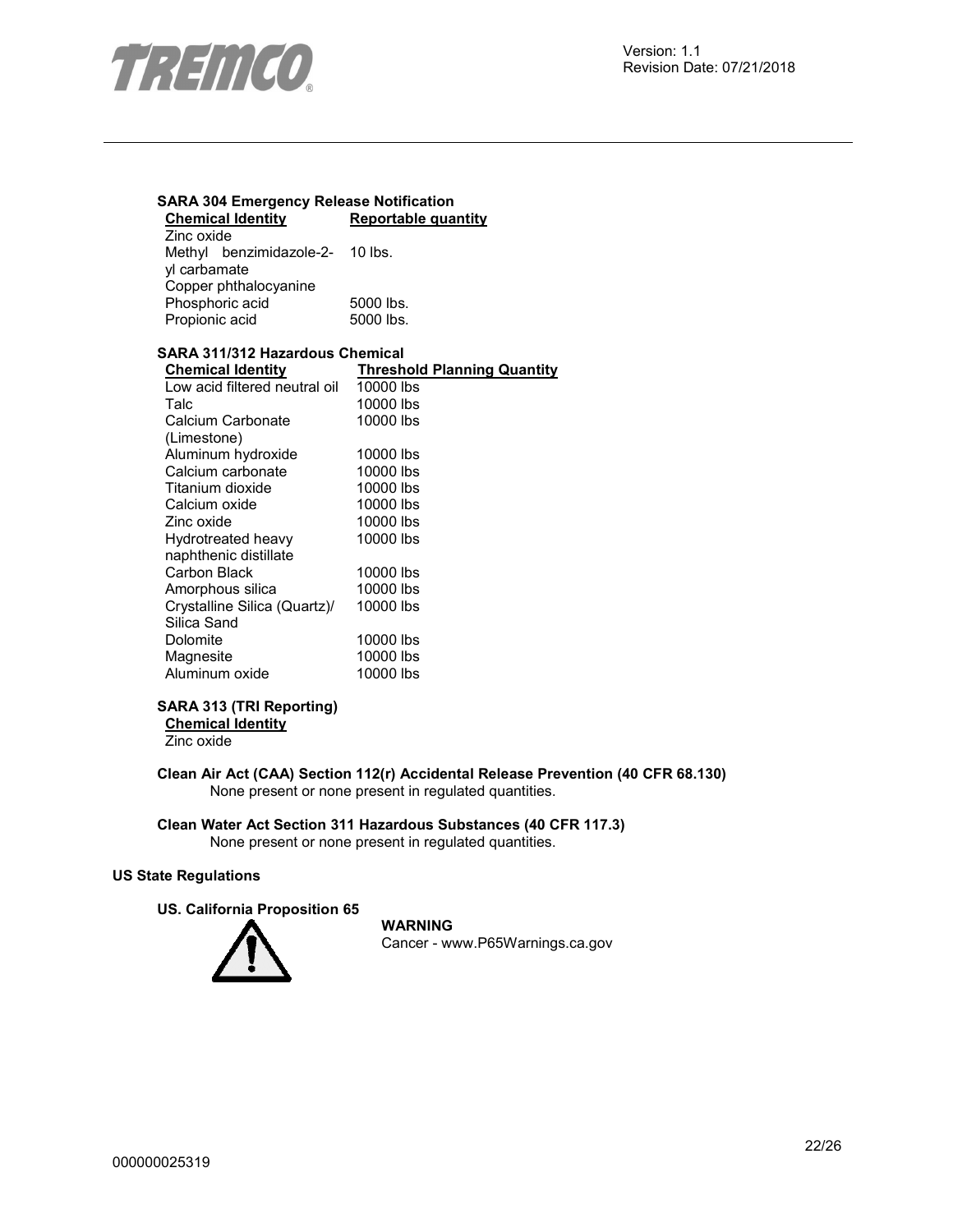

#### **US. New Jersey Worker and Community Right-to-Know Act**

**Chemical Identity** Talc Calcium Carbonate (Limestone) Calcium carbonate Titanium dioxide Calcium oxide Zinc oxide Hydrotreated heavy naphthenic distillate Carbon Black Crystalline Silica (Quartz)/ Silica Sand

# **US. Massachusetts RTK - Substance List**

**Chemical Identity** Talc Calcium Carbonate (Limestone) Calcium carbonate Titanium dioxide Zinc oxide Crystalline Silica (Quartz)/ Silica Sand

### **US. Pennsylvania RTK - Hazardous Substances**

**Chemical Identity** Talc Calcium Carbonate (Limestone) Calcium carbonate Titanium dioxide Calcium oxide Zinc oxide

# **US. Rhode Island RTK**

**Chemical Identity** Talc Calcium Carbonate (Limestone) Aluminum hydroxide Calcium carbonate Titanium dioxide Zinc oxide

#### **International regulations**

## **Montreal protocol**

Not applicable

#### **Stockholm convention**

Not applicable

#### **Rotterdam convention**

Not applicable

**Kyoto protocol**  Not applicable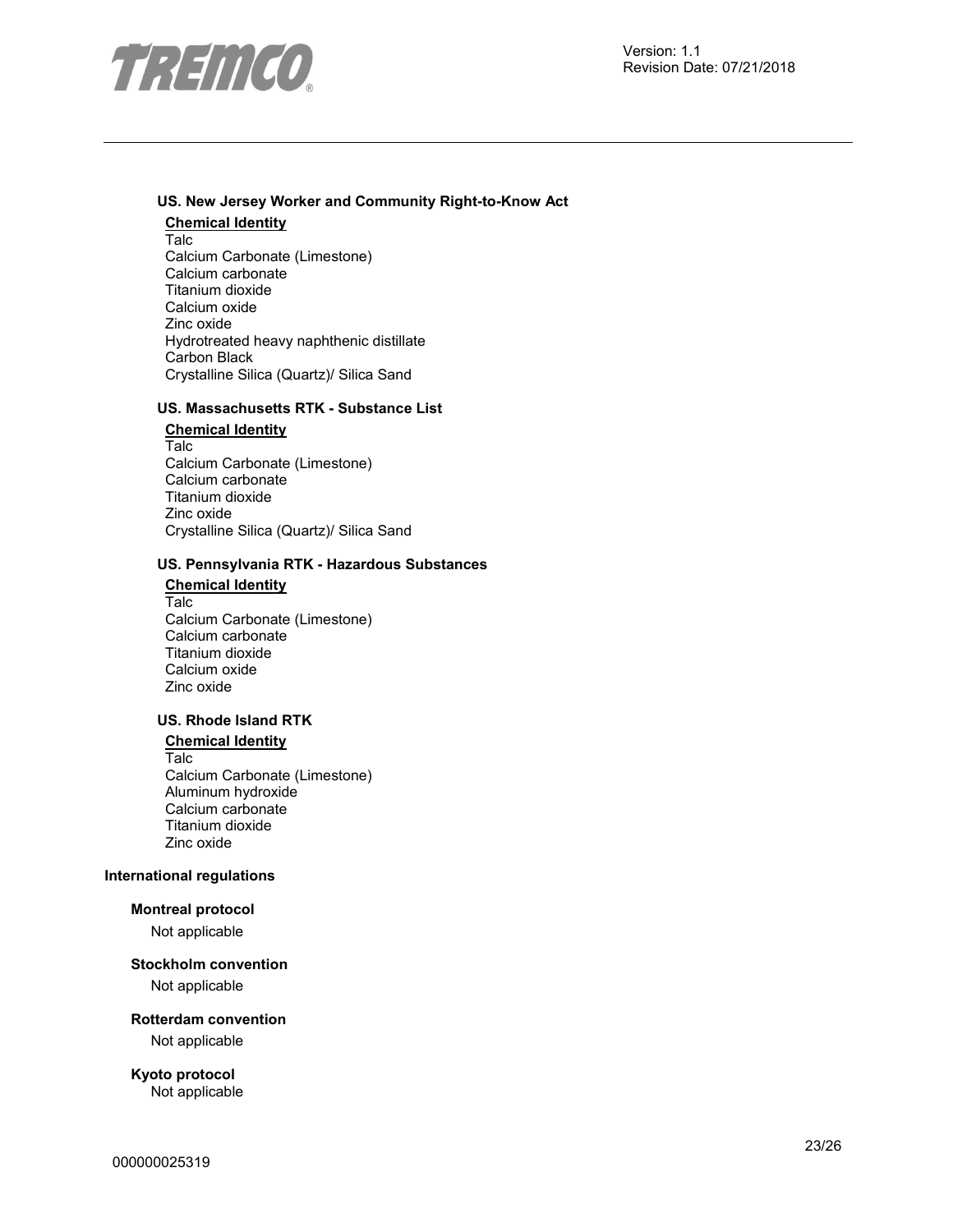

# **VOC:**

| Regulatory VOC (less water and | $: 1$ q/l           |
|--------------------------------|---------------------|
| exempt solvent)                |                     |
| VOC Method 310                 | $\therefore$ 0.04 % |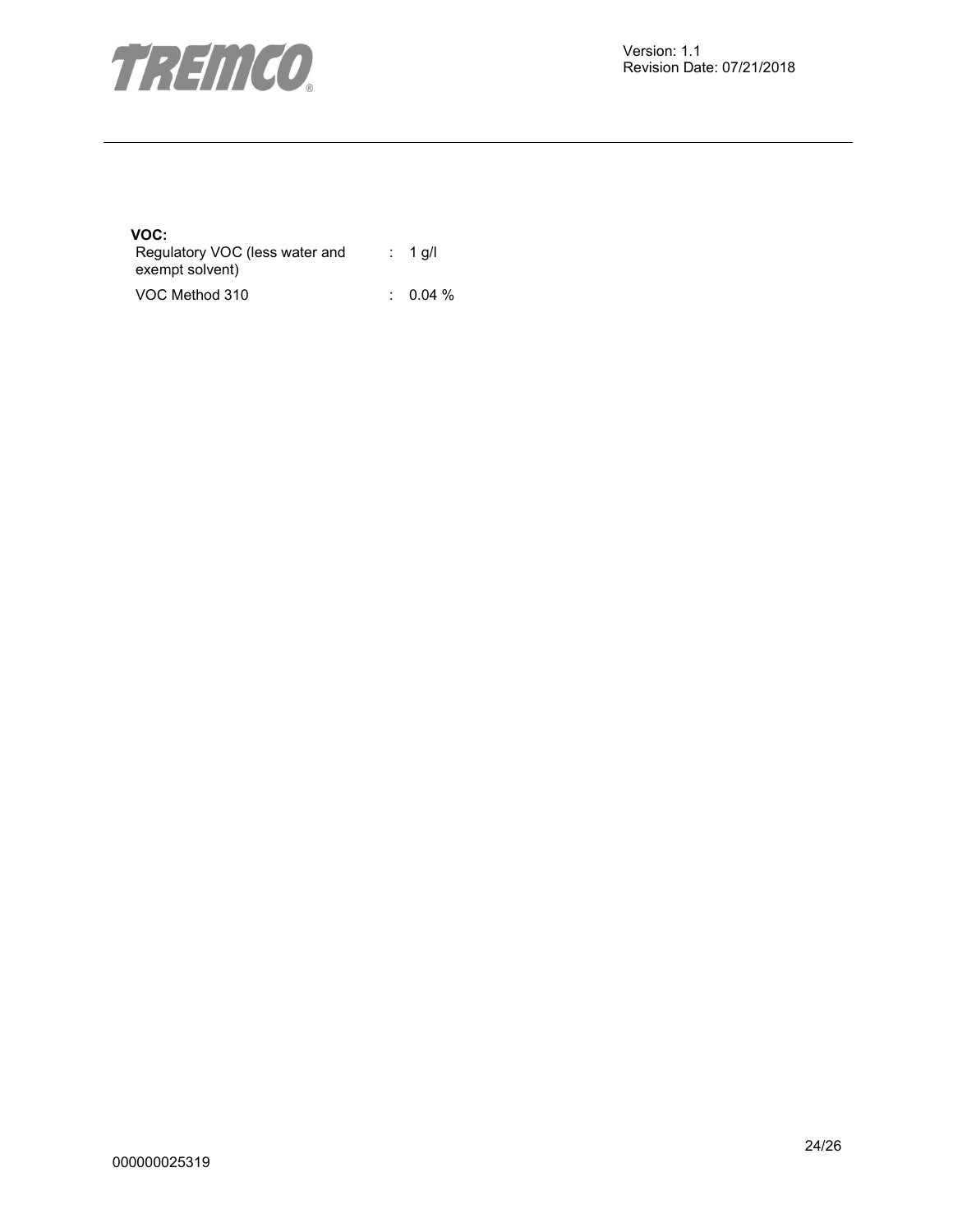

| <b>Inventory Status:</b> |                                          |                                                                                           |
|--------------------------|------------------------------------------|-------------------------------------------------------------------------------------------|
| Australia AICS:          |                                          | One or more components in this product are<br>not listed on or exempt from the Inventory. |
|                          | Canada DSL Inventory List:               | All components in this product are listed on or<br>exempt from the Inventory.             |
| EINECS, ELINCS or NLP:   |                                          | One or more components in this product are<br>not listed on or exempt from the Inventory. |
| Japan (ENCS) List:       |                                          | One or more components in this product are<br>not listed on or exempt from the Inventory. |
|                          | China Inv. Existing Chemical Substances: | One or more components in this product are<br>not listed on or exempt from the Inventory. |
|                          | Korea Existing Chemicals Inv. (KECI):    | One or more components in this product are<br>not listed on or exempt from the Inventory. |
| Canada NDSL Inventory:   |                                          | One or more components in this product are<br>not listed on or exempt from the Inventory. |
| Philippines PICCS:       |                                          | One or more components in this product are<br>not listed on or exempt from the Inventory. |
| US TSCA Inventory:       |                                          | All components in this product are listed on or<br>exempt from the Inventory.             |
|                          | New Zealand Inventory of Chemicals:      | One or more components in this product are<br>not listed on or exempt from the Inventory. |
| Japan ISHL Listing:      |                                          | One or more components in this product are<br>not listed on or exempt from the Inventory. |
|                          | Japan Pharmacopoeia Listing:             | One or more components in this product are<br>not listed on or exempt from the Inventory. |
| Mexico INSQ:             |                                          | One or more components in this product are<br>not listed on or exempt from the Inventory. |
| Ontario Inventory:       |                                          | One or more components in this product are<br>not listed on or exempt from the Inventory. |
|                          | Taiwan Chemical Substance Inventory:     | One or more components in this product are<br>not listed on or exempt from the Inventory. |